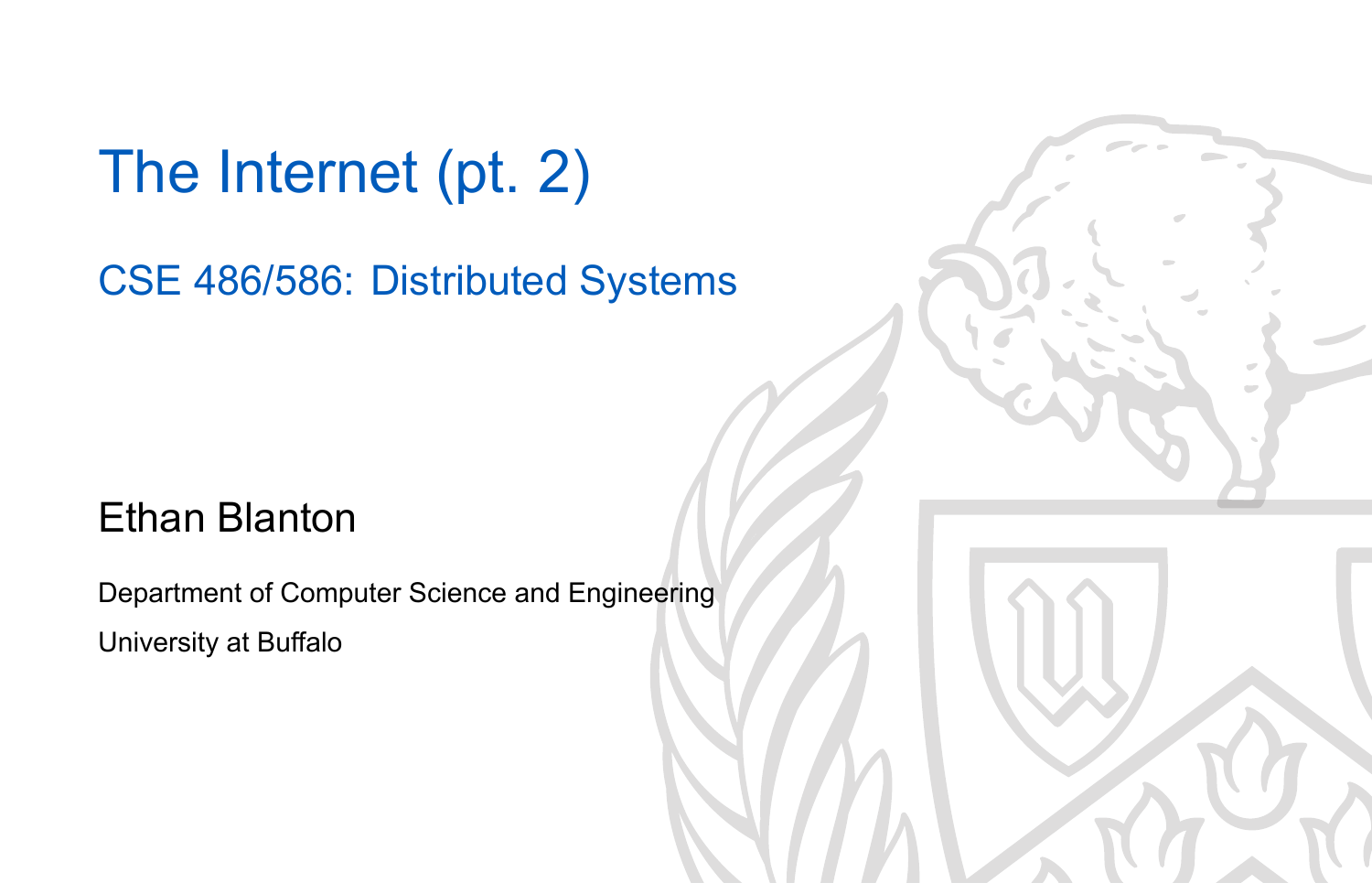## The Transport Control Protocol

The Internet Protocol provides only best effort delivery.

Introduction The TCP Model TCP Loss Recovery Summary References

TCP [2] rides on top of IP and provides reliable delivery.

TCP attempts to identify and mitigate network congestion.

"The network" does not need to be aware of TCP for either purpose.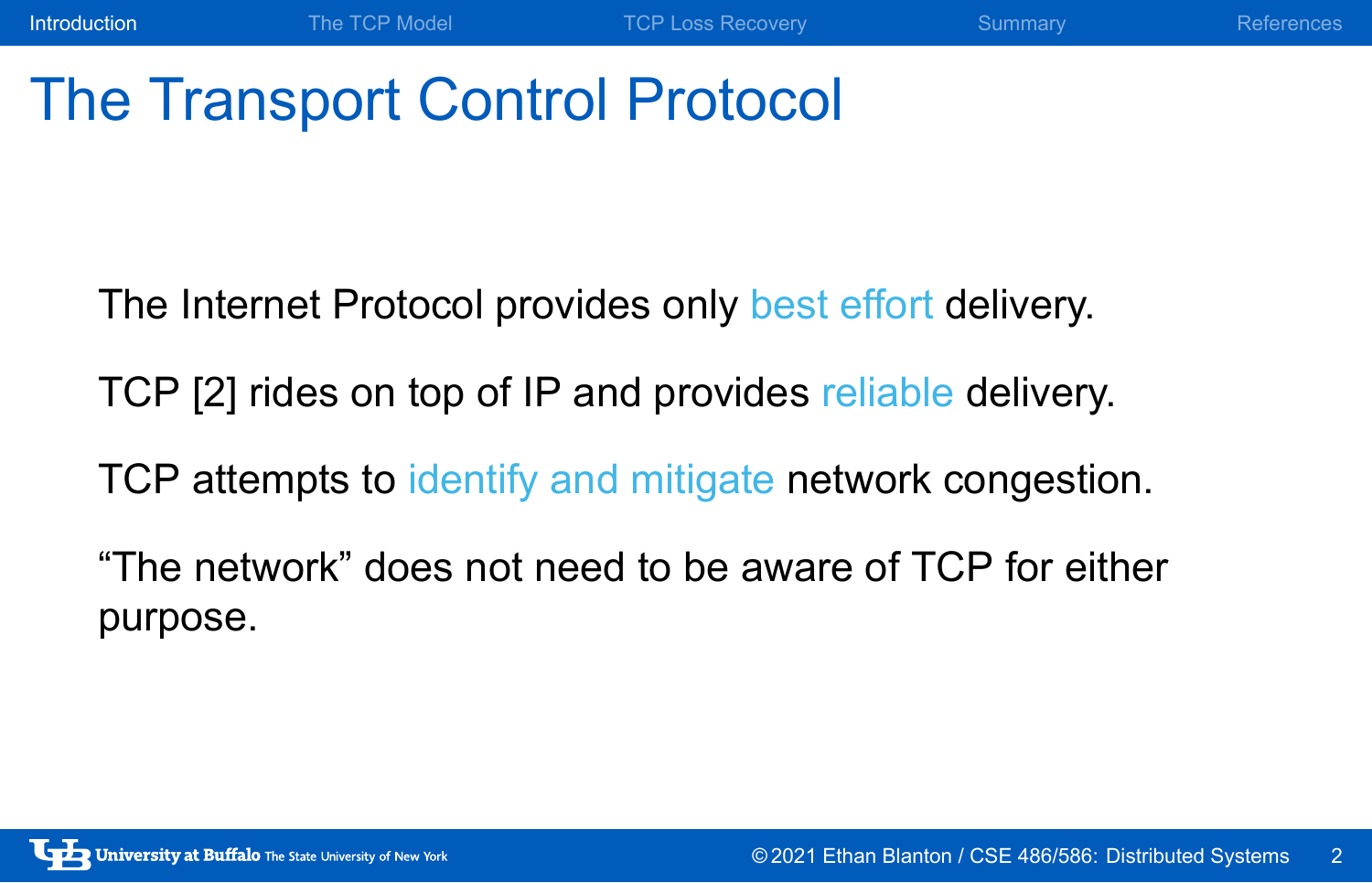### The End-to-End Argument

*If a function requires knowledge present only at the endpoints of a communication system, that function should be implemented at the endpoints.*

Introduction The TCP Model TCP Loss Recovery Summary References

This is a paraphrasing of the end-to-end argument. [3]

In some cases, it is possible to implement it in the network.

The end-to-end argument says that this will be:

- **More difficult**
- **Less reliable**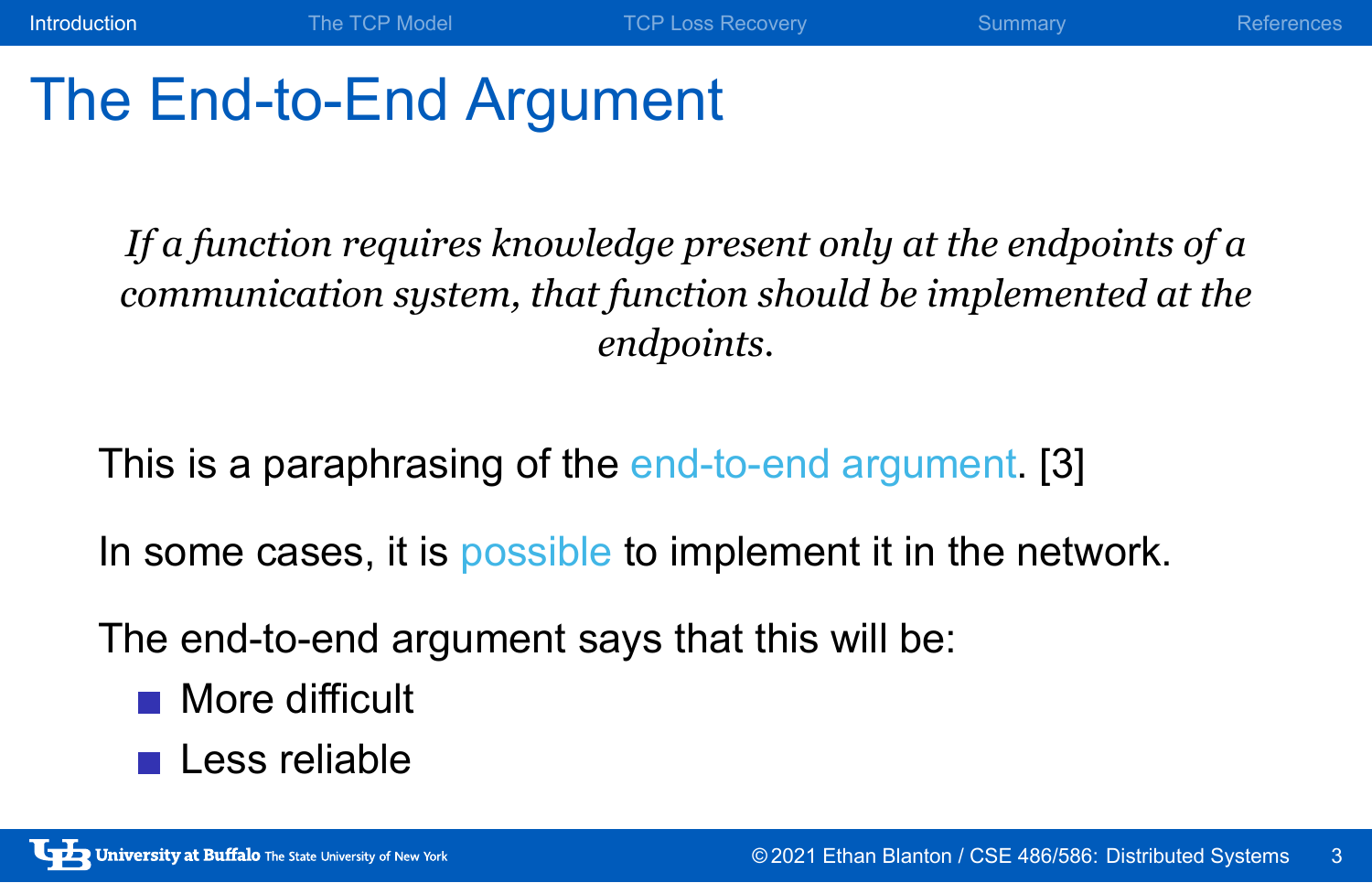### Applications of the E2E Argument

The argument is frequently applied to reliability, authenticity, and privacy.

Introduction The TCP Model TCP Loss Recovery Summary References

When sending data to a remote system, is it better to know that:

- A local transmission succeeded, and the network is solid
- $\blacksquare$  The remote system received the data

When sending encrypted data, is it better to know that:

- The data was received and decrypted by a trusted third party who will forward it
- $\blacksquare$  The data was received, still encrypted, by the final recipient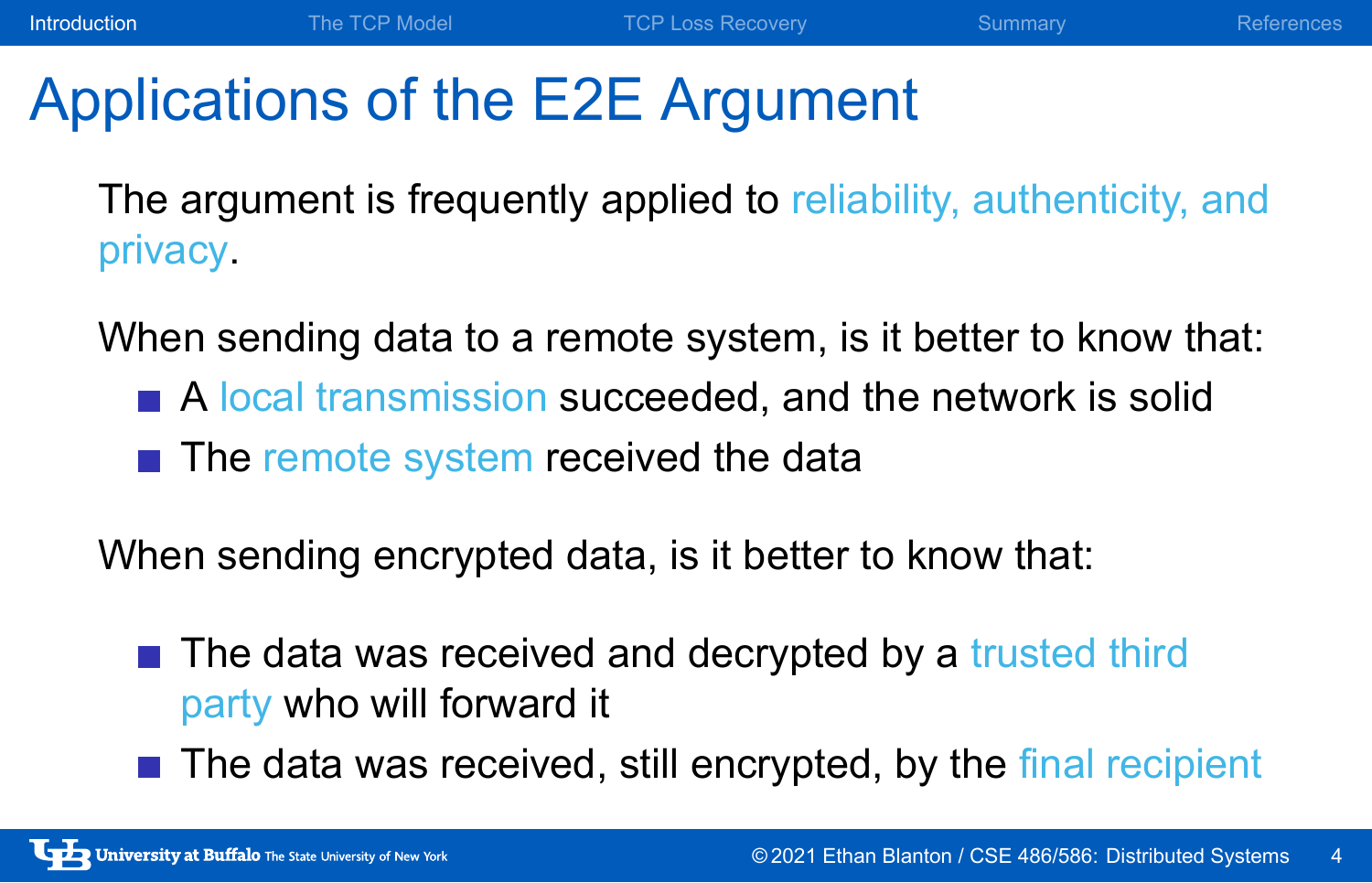TCP provides a full duplex byte stream.

Full duplex means that data can travel in both directions simultaneously.

Introduction **The TCP Model** TCP Loss Recovery Summary References

Bytes arrive in order, as they were transmitted.

The stream has no internal structure.

(The TCP standard uses octet instead of byte.)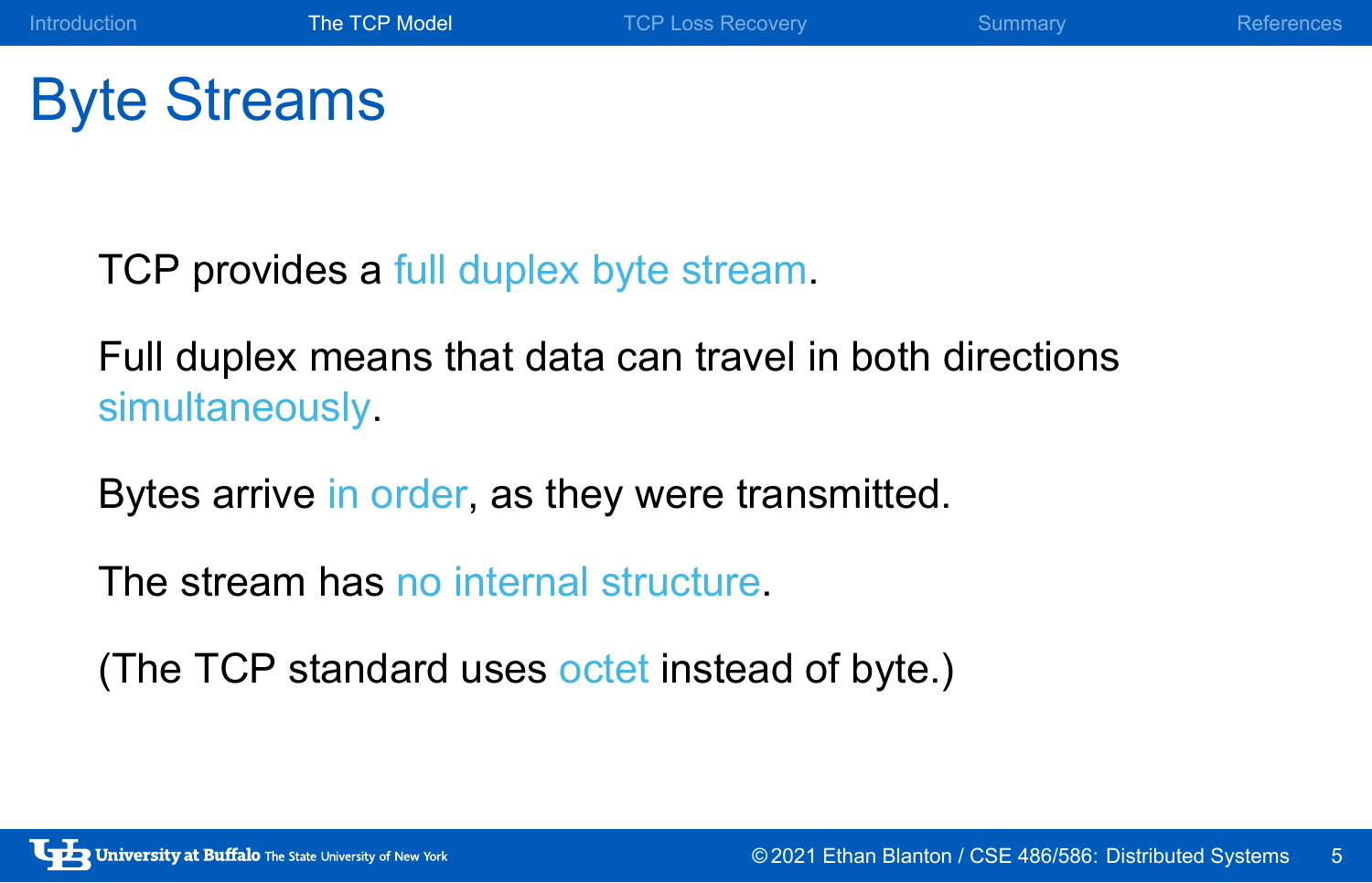### Segments versus Datagrams

TCP data is transmitted in segments.

The TCP byte stream is broken up into these segments.

A segment occupies an IP datagram.

Segments are an artifact of implementation, invisible to the user.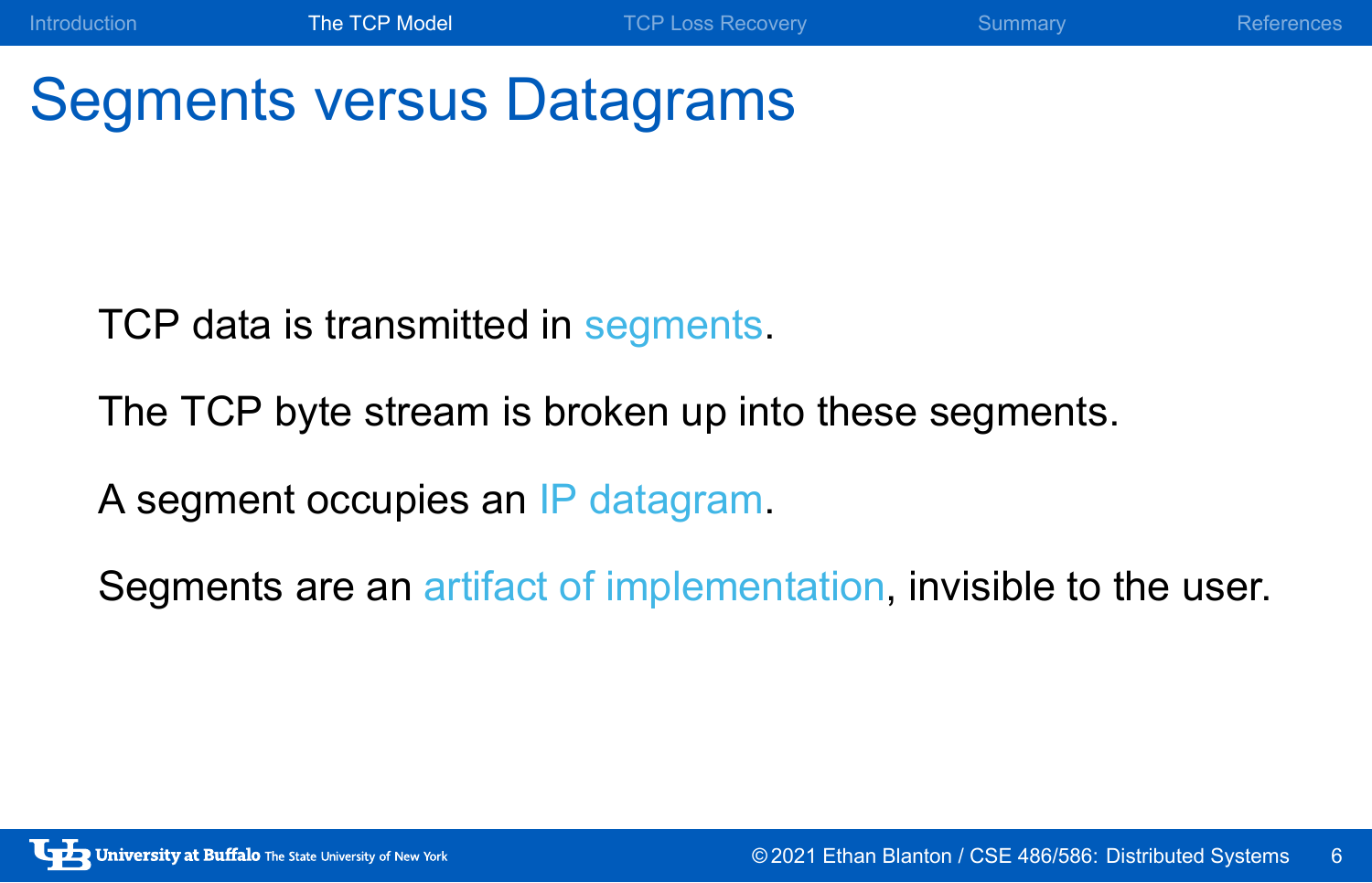#### Ordering Segments

IP datagrams may arrive out of order.

TCP must be able to order its segments as they were transmitted.

Introduction The TCP Model TCP Loss Recovery Summary References

It does this by giving each byte a sequence number.

Segments contain a sequence number and length.

Received segments are assembled and delivered in order.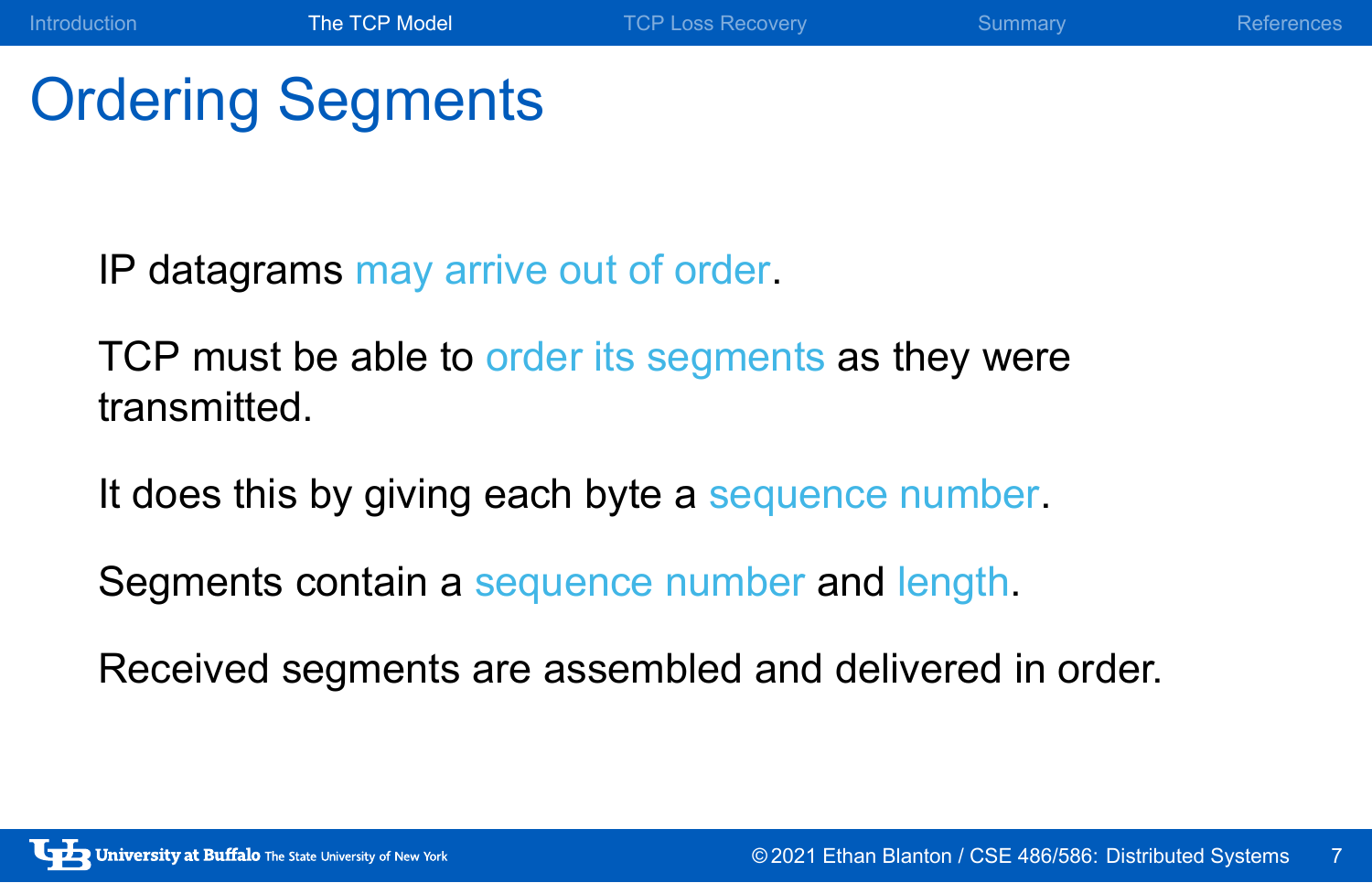# Acknowledgments

When a segment is received in order, its bytes are acknowledged.

Acknowledgments (ACKs) are sent by sequence number.

Introduction **The TCP Model** TCP Loss Recovery Summary References

An acknowledgment says: *I have received every byte up to (but not including) this sequence number.*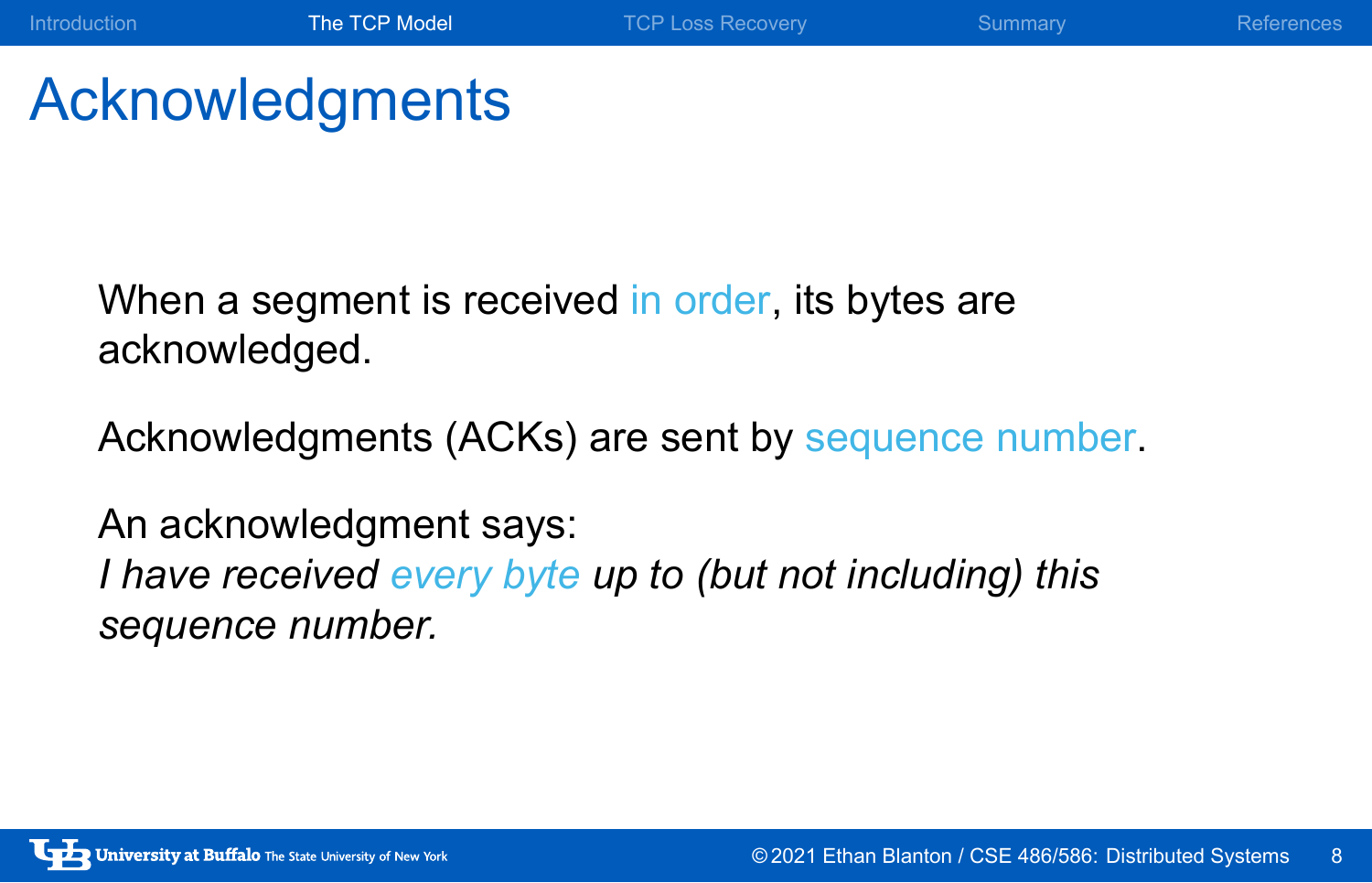| Introduction | The TCP Model | TCP Loss Recovery | Summary | References |
|--------------|---------------|-------------------|---------|------------|

## TCP Header Format

|                                                           |             |  |                  | З              |  |  |
|-----------------------------------------------------------|-------------|--|------------------|----------------|--|--|
| 1 2 3 4 5 6 7 8 9 0 1 2 3 4 5 6 7 8 9 0 1 2 3 4 5 6 7 8 9 |             |  |                  | 0 <sub>1</sub> |  |  |
|                                                           |             |  |                  |                |  |  |
| Source Port                                               |             |  | Destination Port |                |  |  |
|                                                           |             |  |                  |                |  |  |
| Sequence Number                                           |             |  |                  |                |  |  |
|                                                           |             |  |                  |                |  |  |
| Acknowledgment Number                                     |             |  |                  |                |  |  |
| $+ - + - + - +$<br>-+-+-+-+-+-+-+-+-+-+-+-+-+             |             |  |                  |                |  |  |
| Data                                                      | U[A]P[R S F |  |                  |                |  |  |
| Offset Reserved                                           | R C S S Y I |  | Window           |                |  |  |
|                                                           | G K H T N N |  |                  |                |  |  |
|                                                           |             |  |                  |                |  |  |
| Checksum                                                  |             |  | Urgent Pointer   |                |  |  |
| -+-+-+-+-                                                 |             |  | -+-+-+-+-+       |                |  |  |
|                                                           |             |  | Padding          |                |  |  |
| -+-+-+-+                                                  |             |  |                  |                |  |  |
| data                                                      |             |  |                  |                |  |  |
|                                                           |             |  |                  |                |  |  |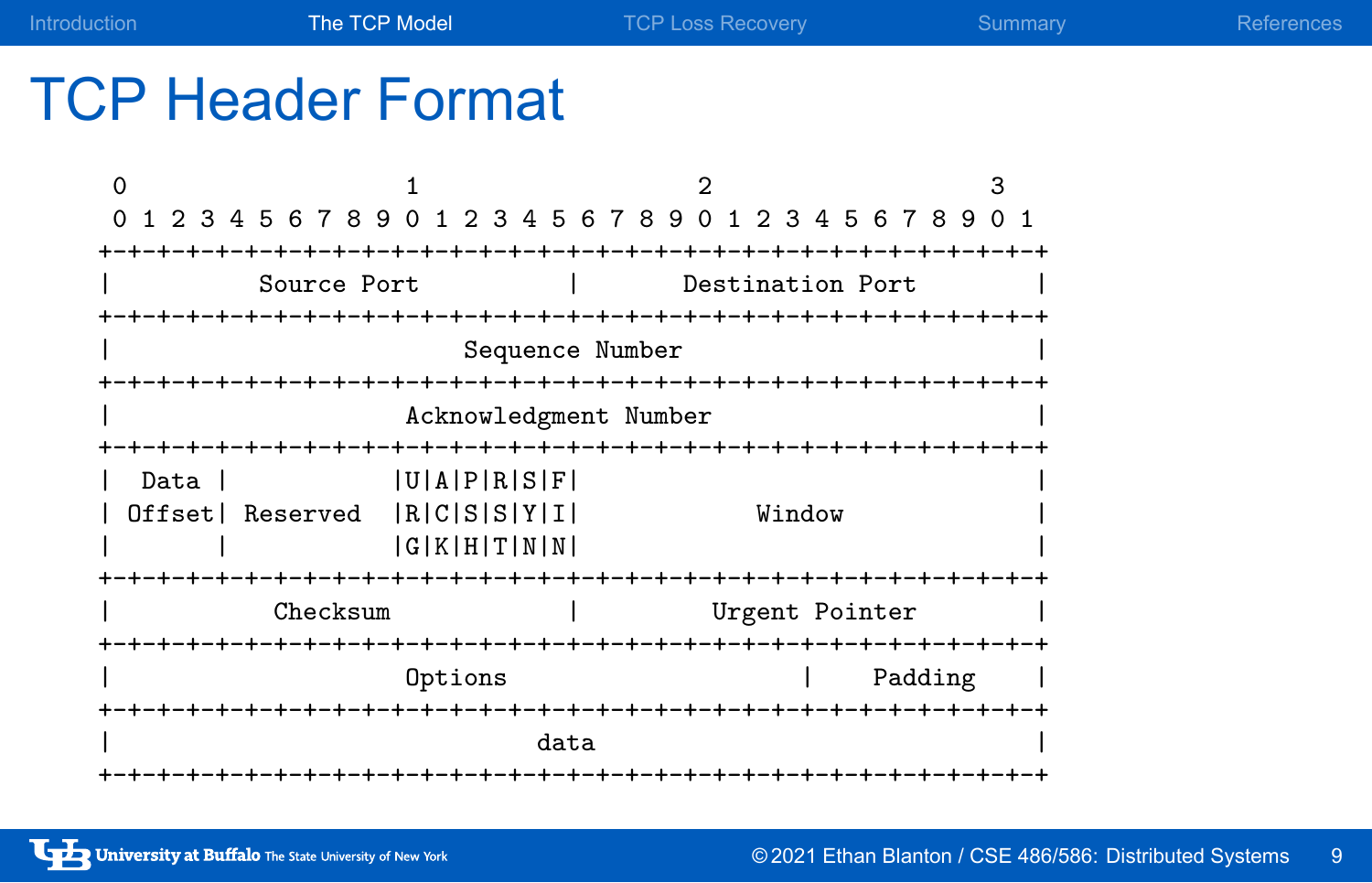### Introduction **The TCP Model** TCP Loss Recovery Summary References A TCP Transmission

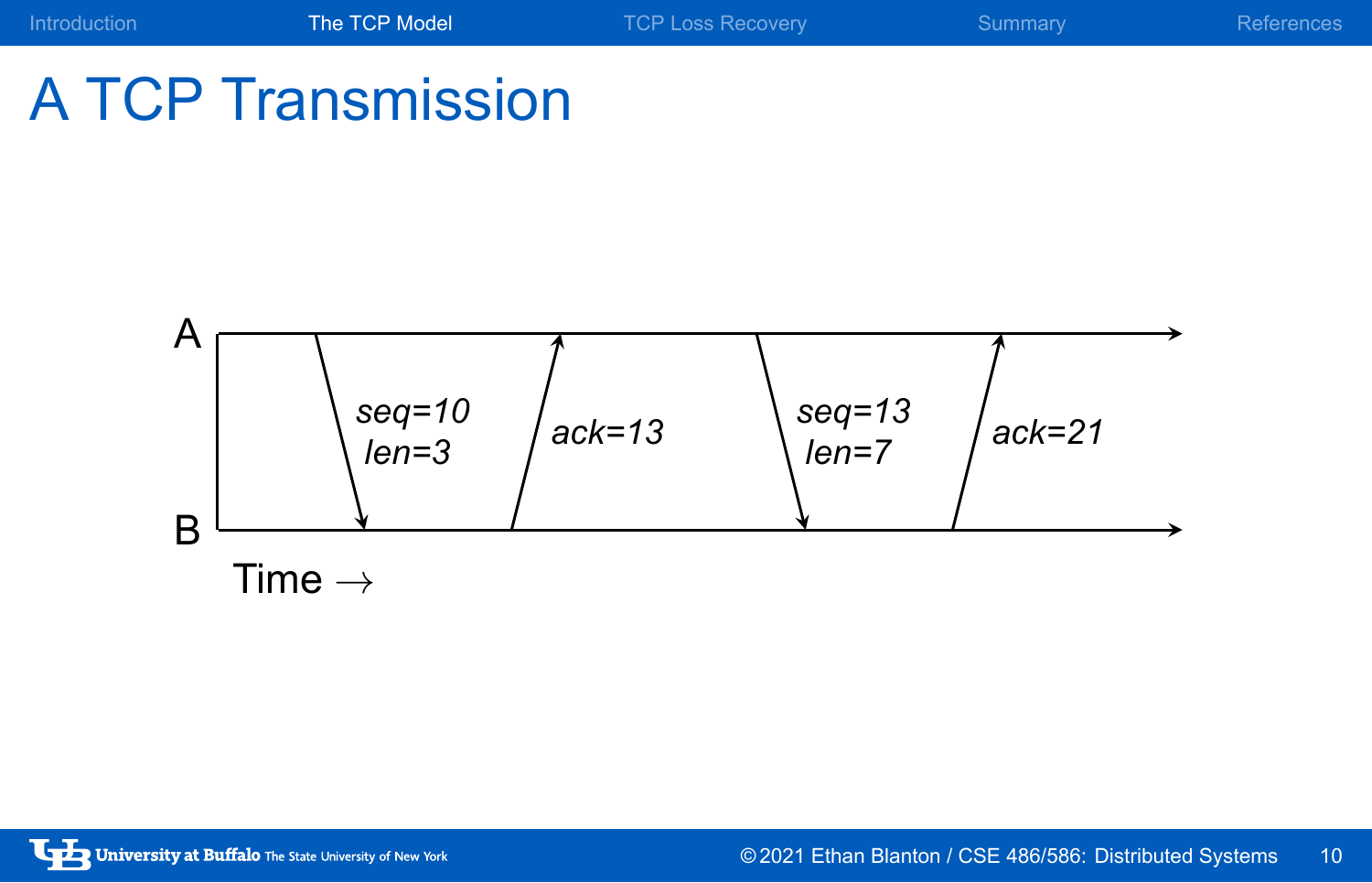### E2E in TCP

TCP applies the E2E argument to data reliability.

ACKs track when data is processed at the remote endpoint.

Introduction The TCP Model TCP Loss Recovery Summary References

Out-of-order data receipt triggers acknowledgments.

The local endpoint stores all unprocessed data.

If data is not received and processed, it is retransmitted.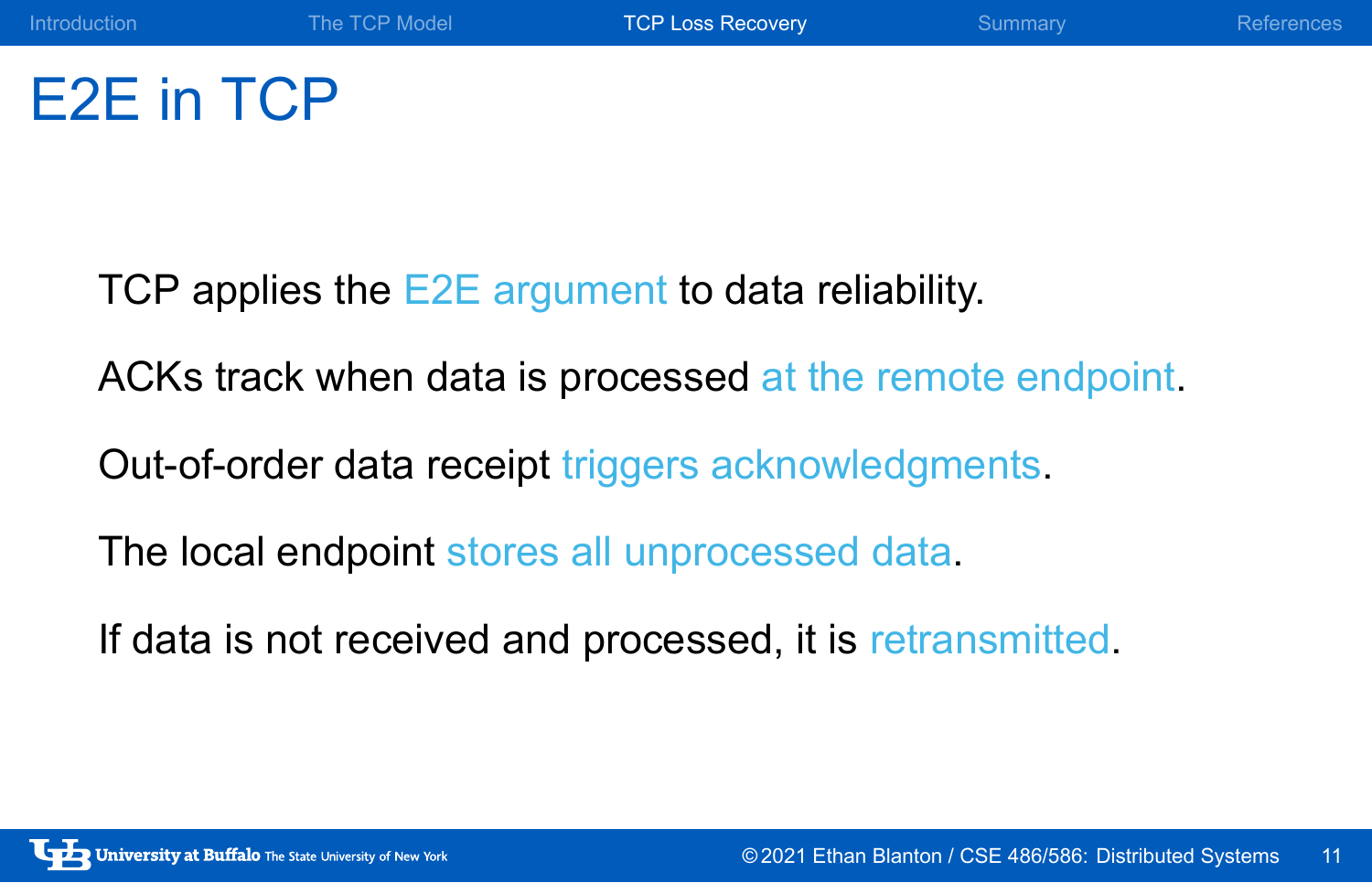### Identifying Lost Data

TCP uses several algorithms [1] for identifying lost data:

Introduction The TCP Model TCP Loss Recovery Summary References

- Duplicate ACKs for the same sequence number
- Selective acknowledgment (SACK) information
- $\blacksquare$  Timeouts

Duplicate ACKs indicate that:

- Data is being received
- The next sequence number has not been received

We will not discuss SACK further.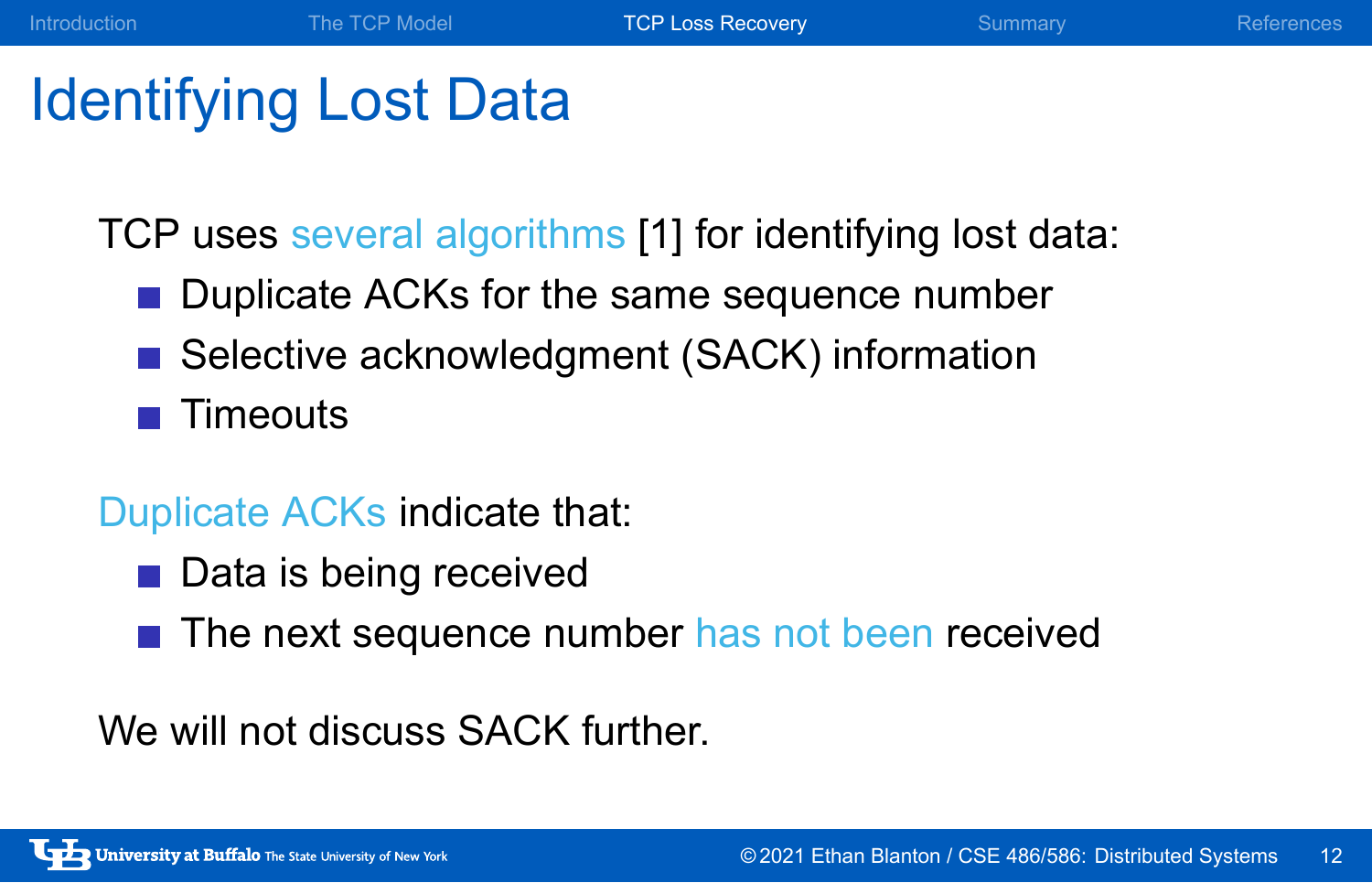### Recovering from Loss

When a sequence number is identified as lost:

1. TCP retransmits a full segment at that sequence number

Introduction The TCP Model TCP Loss Recovery Summary References

2. Resumes transmitting new data

If only one segment was lost, this normally recovers.

If additional segments are lost they will be detected later.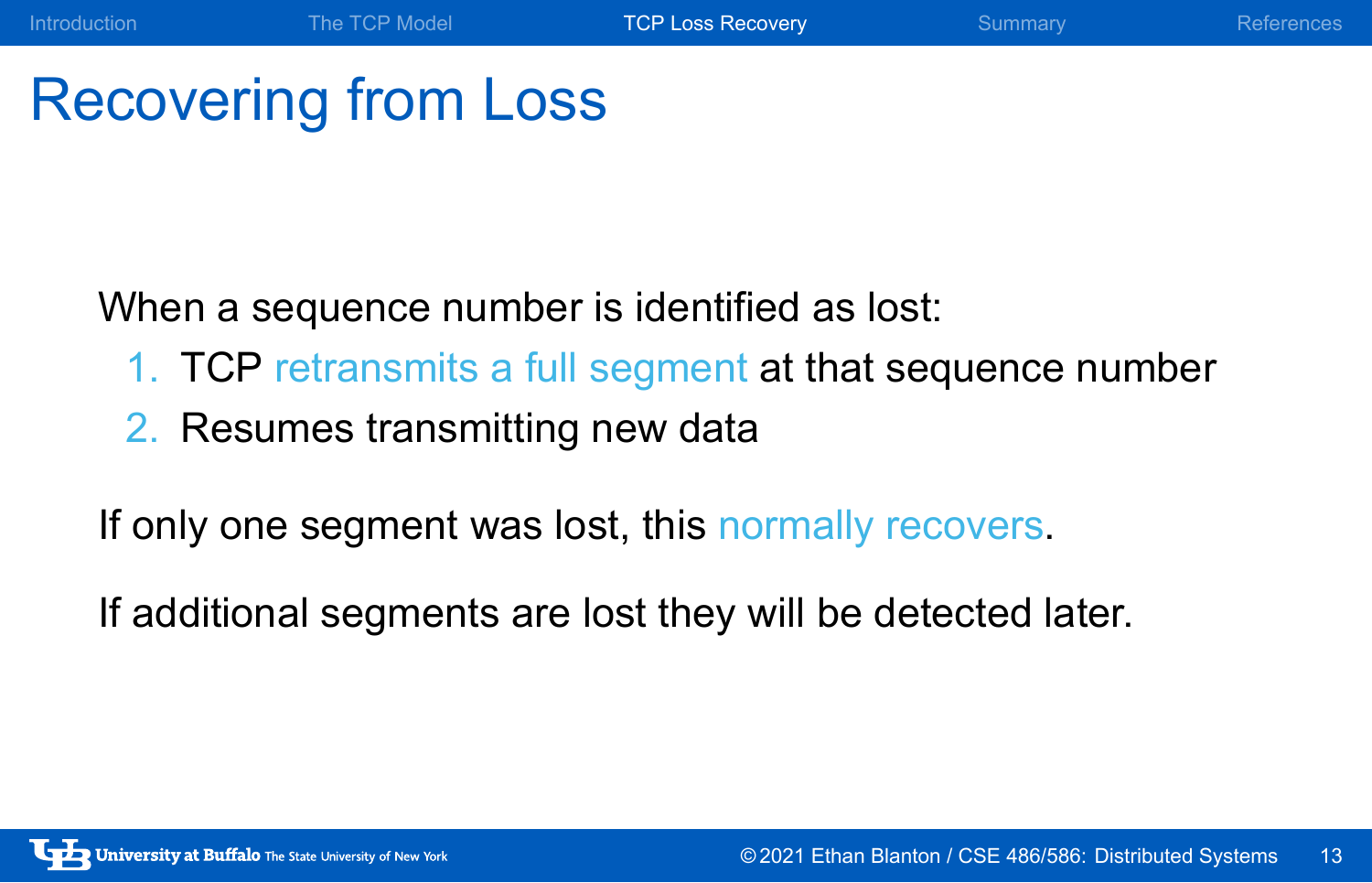# Lost Data Example

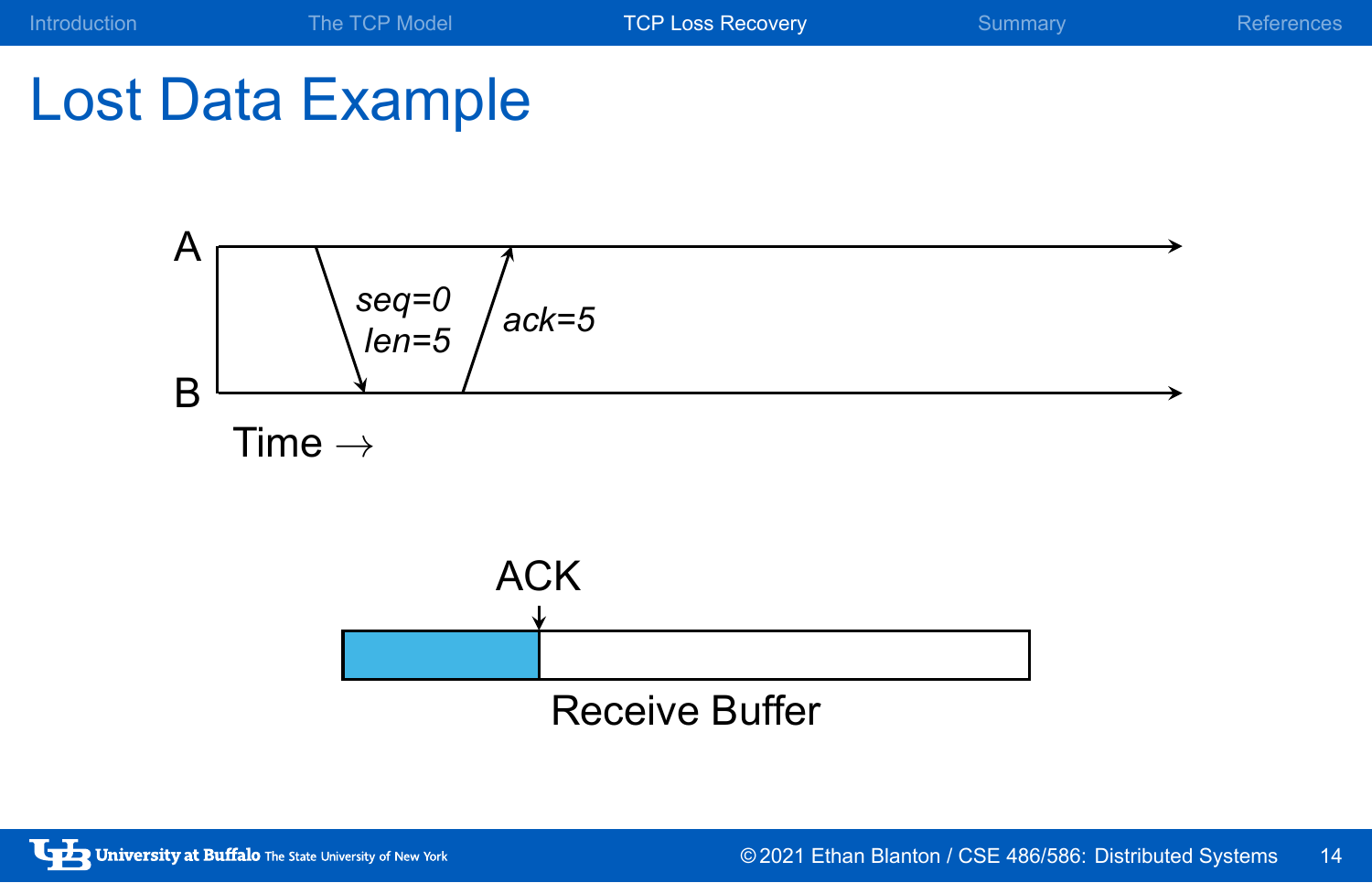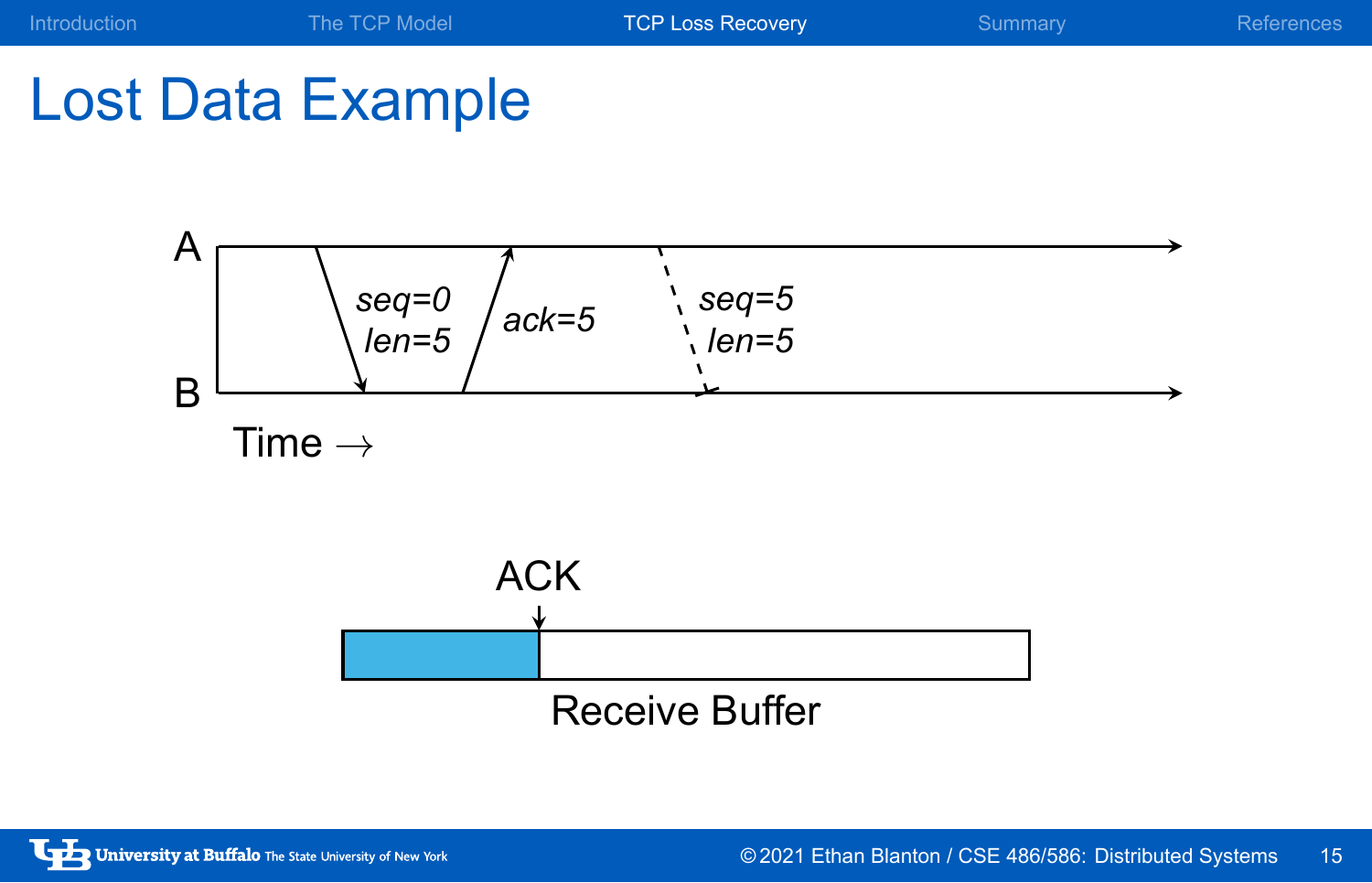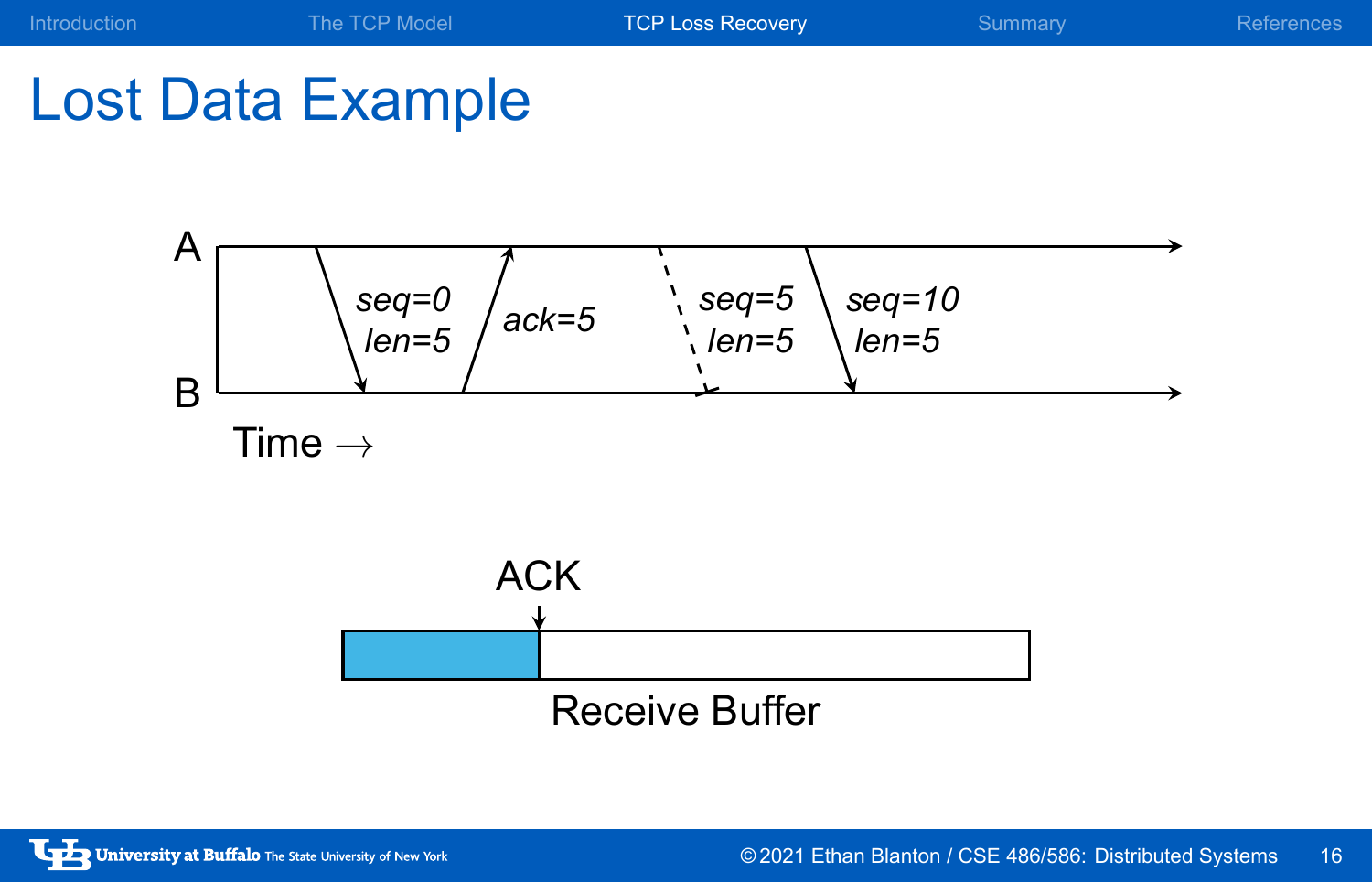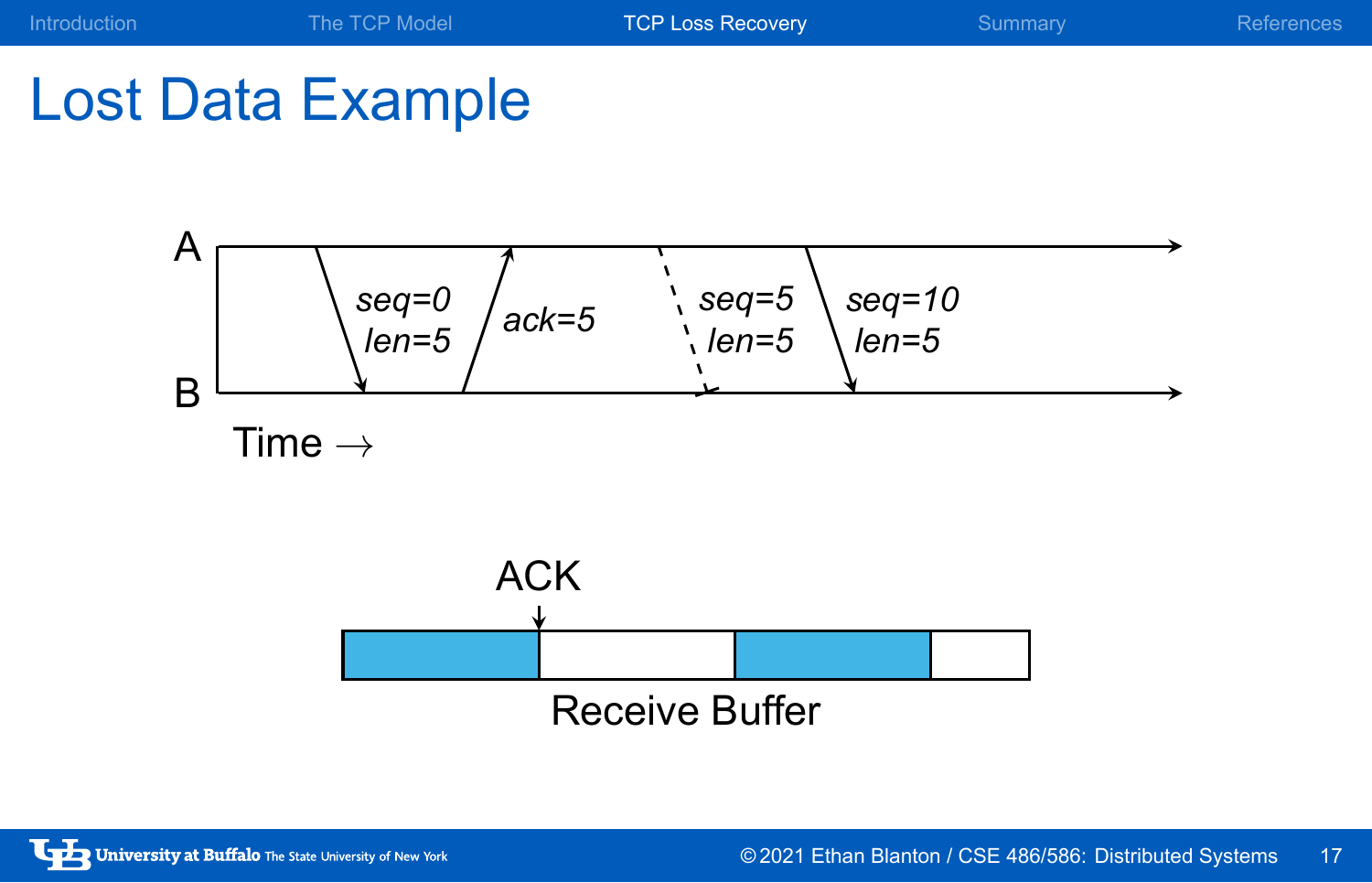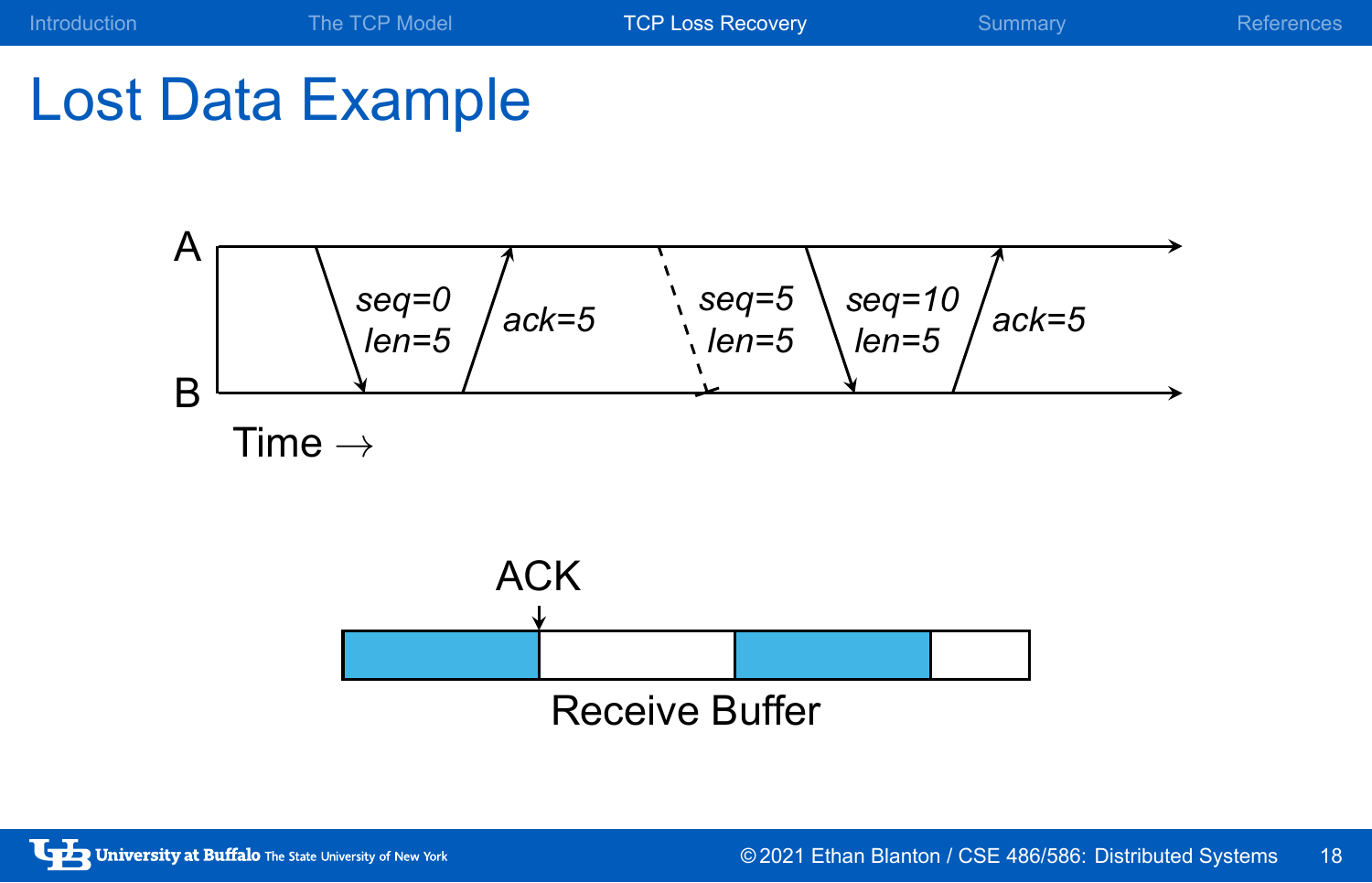

**Retransmission** 

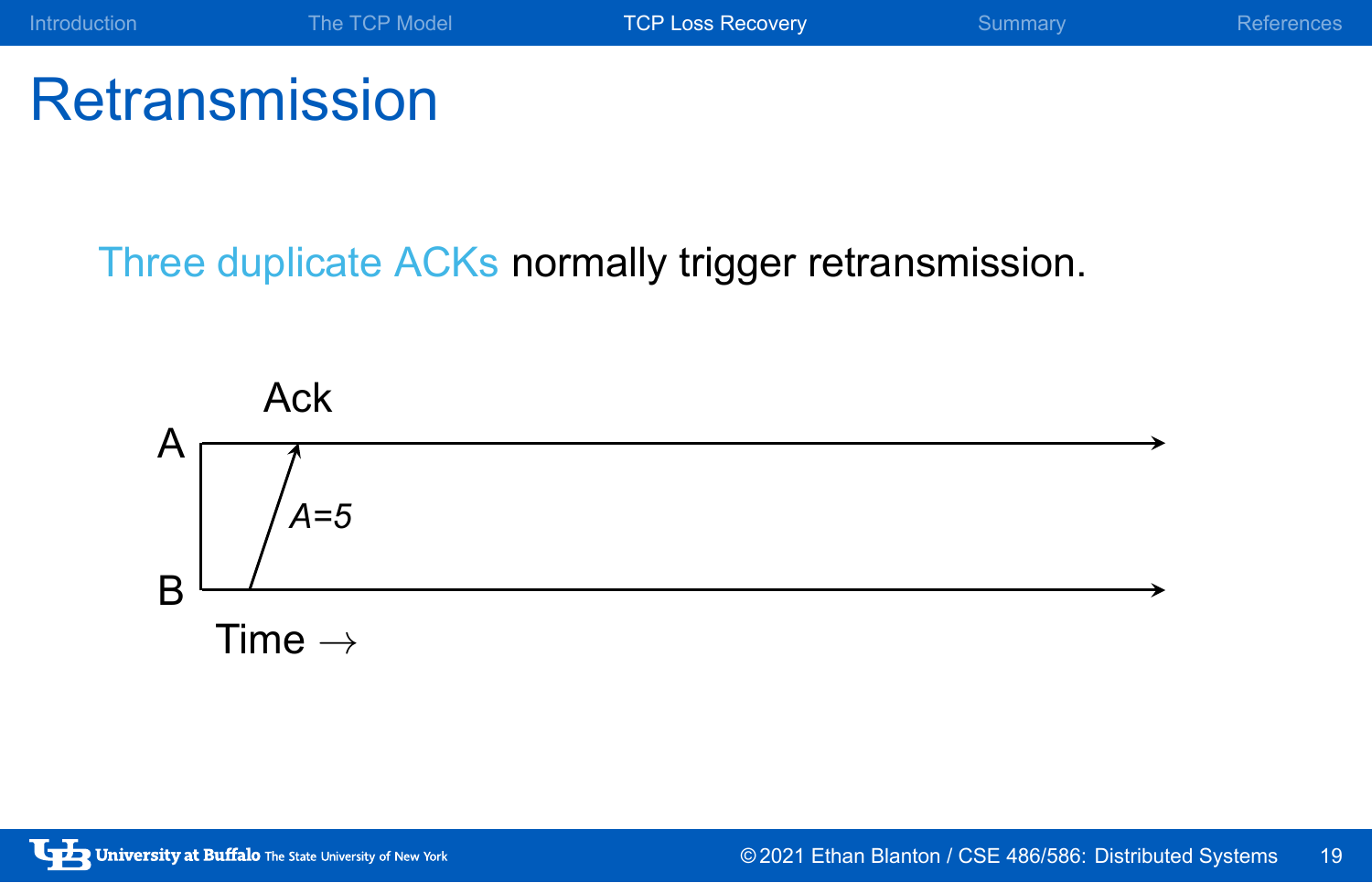

**Retransmission** 

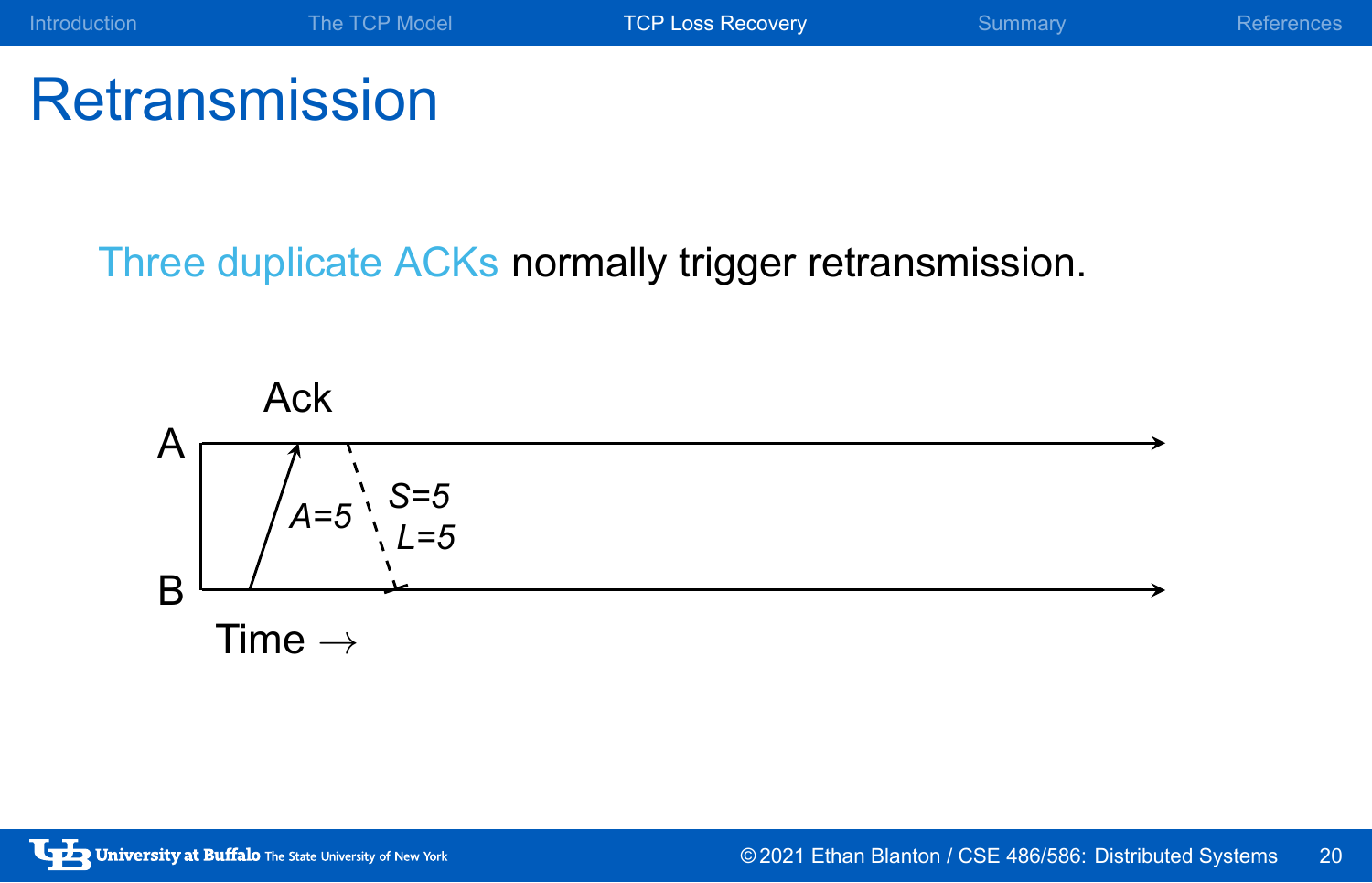## **Retransmission**

A B *A=5* Ack *S=5 L=5 S=10 L=5 A=5* Dup 1 Time *→*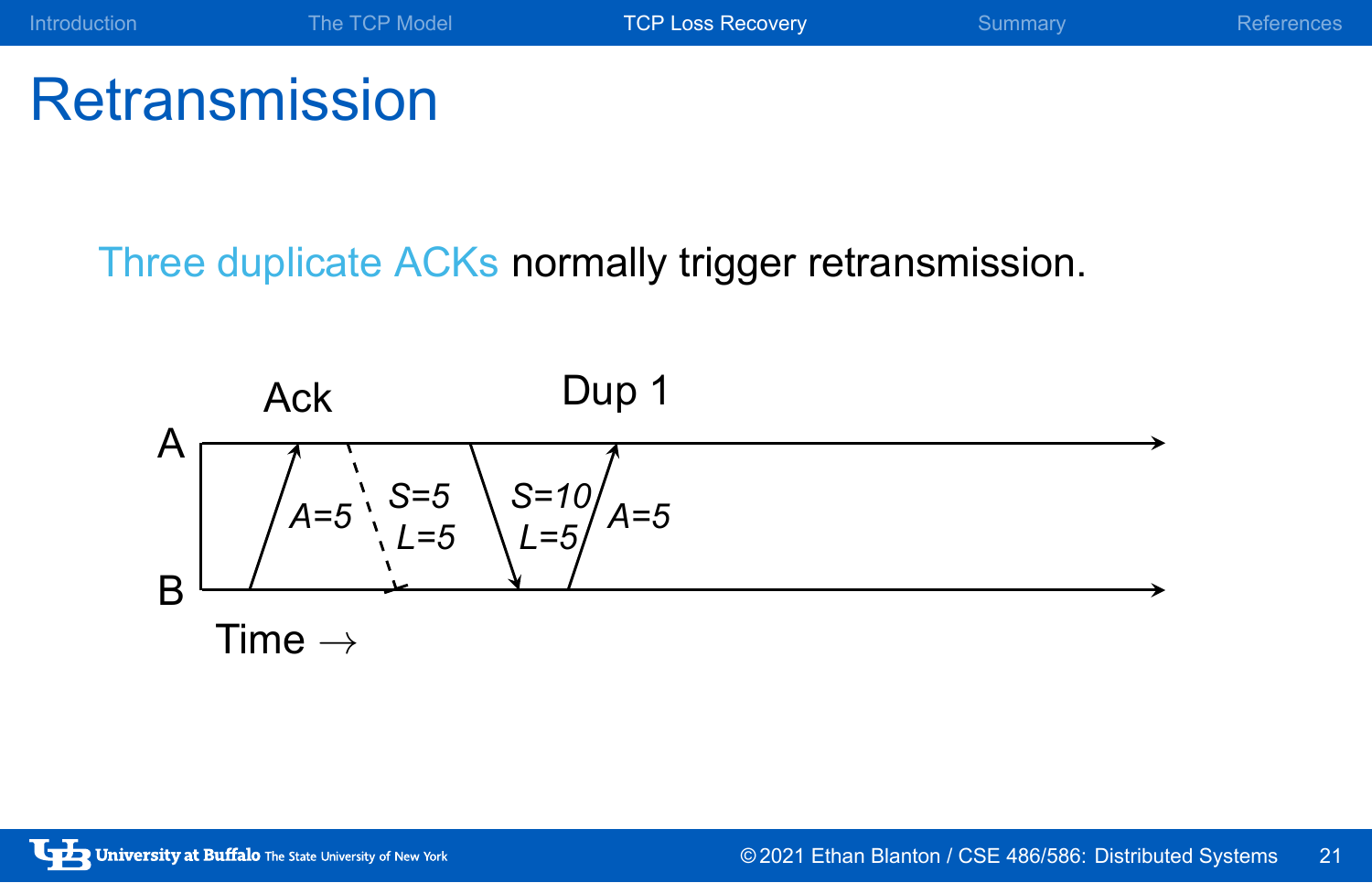## **Retransmission**

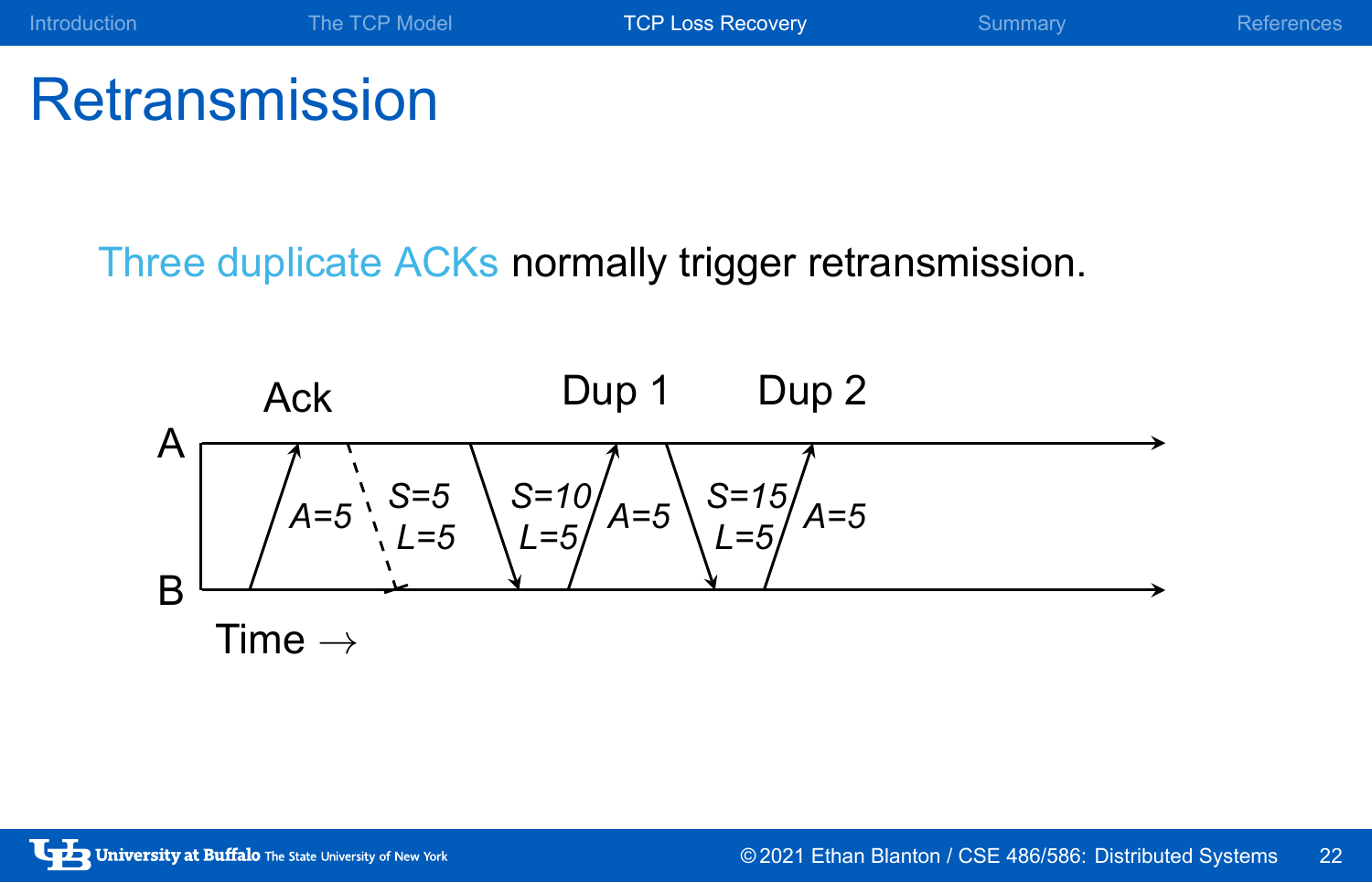## **Retransmission**

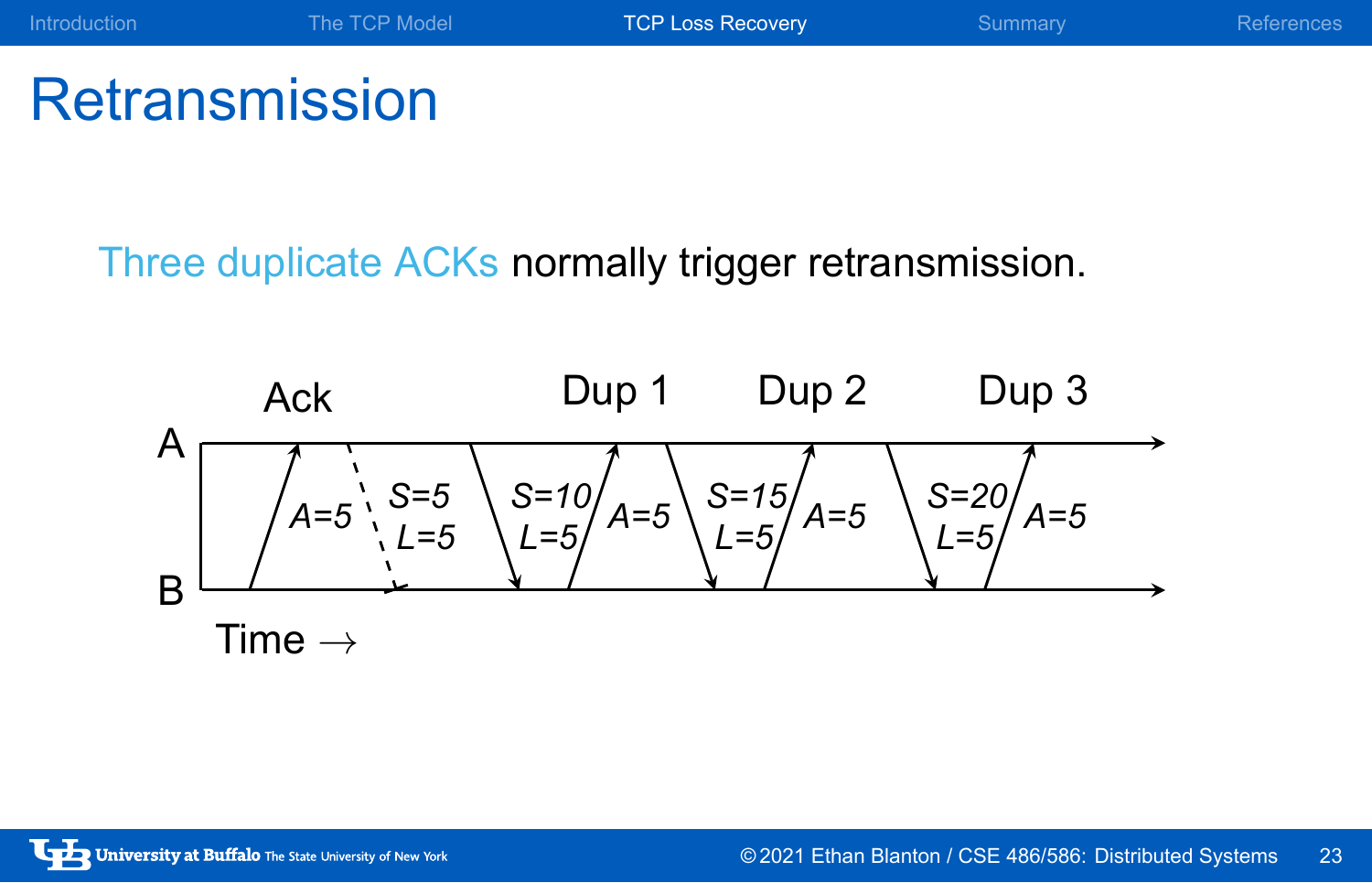# **Retransmission**

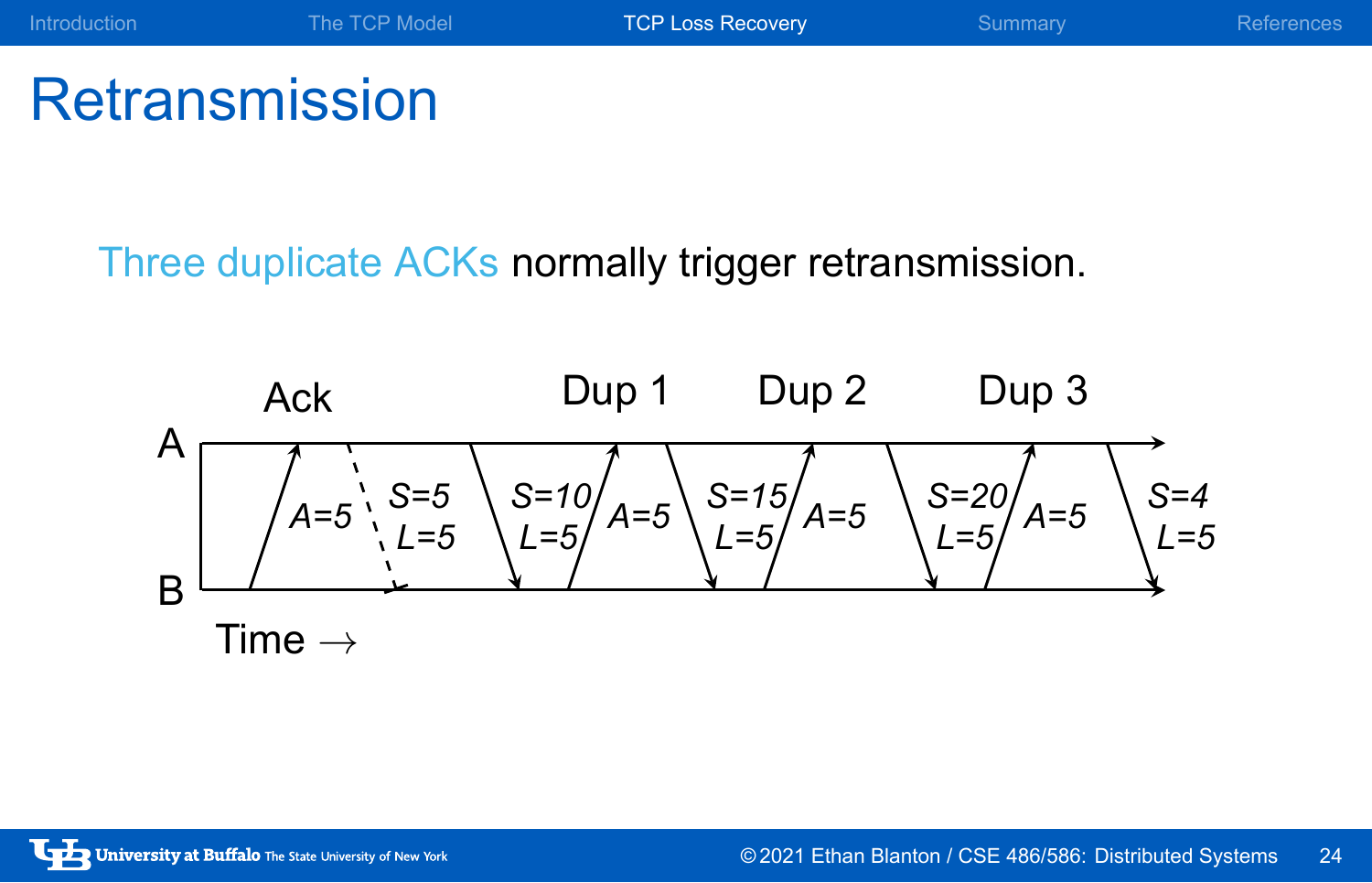#### Other Considerations

TCP handles many other situations cleanly.

- What if acknowledgments are lost?
- What if acknowledgments are duplicated?
- What if multiple segments are lost?
- What if segments are duplicated?
- $\blacksquare$  How does it know which segments to retransmit?
- What if retransmissions are lost?
- How are segments in the reverse direction handled?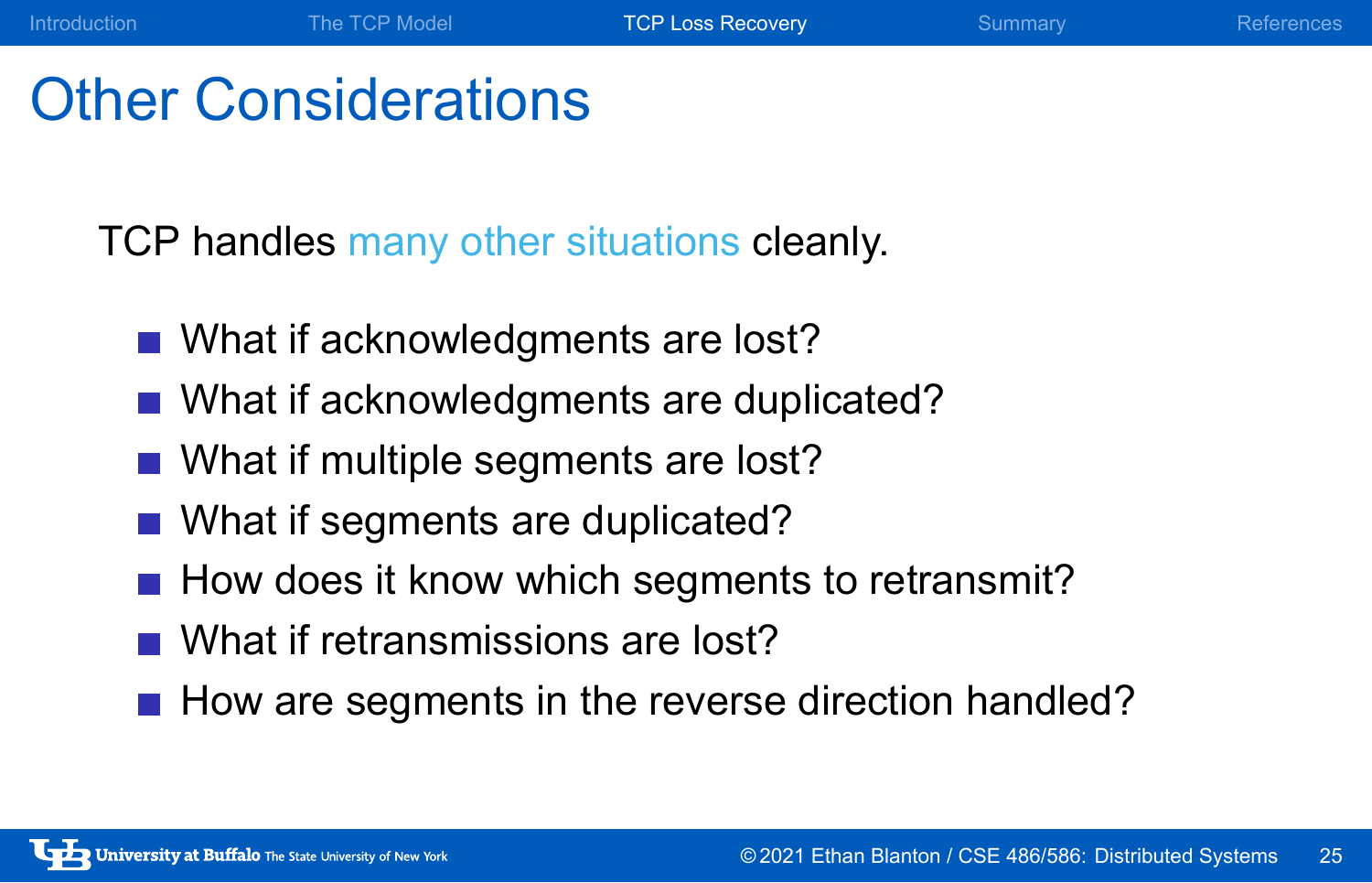## A Distributed State Machine

TCP loss recovery is a distributed state machine.

Each endpoint keeps track of:

- What it has transmitted
- What it has received
- What the other endpoint has received

The endpoints cooperatively recover lost data.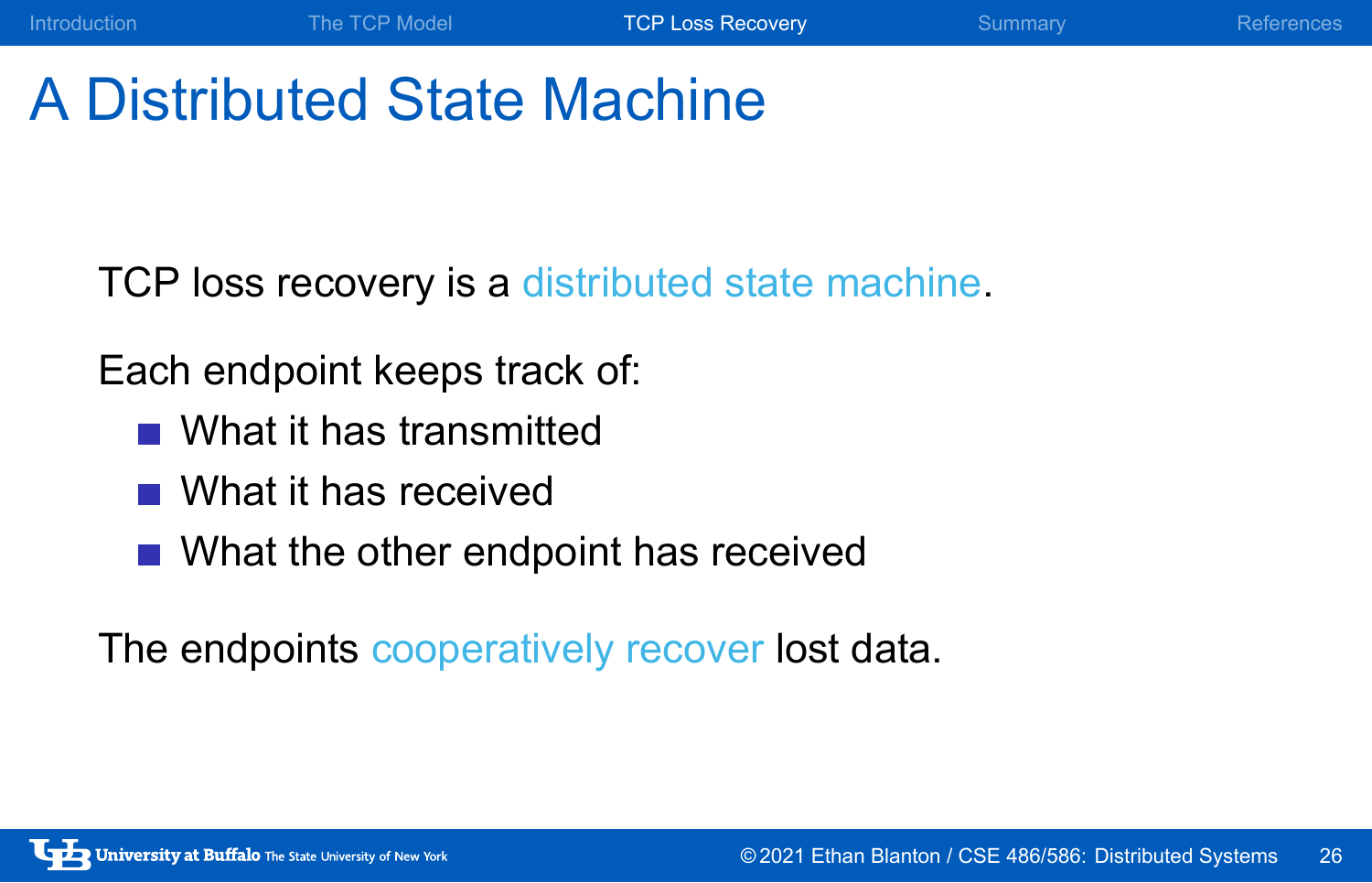## **Summary**

■ The end-to-end argument provides guidance on where to implement functionality.

- TCP provides services that IP does not.
- The TCP model is an full duplex in-order byte stream.
- TCP loss recovery is effected by a distributed state machine.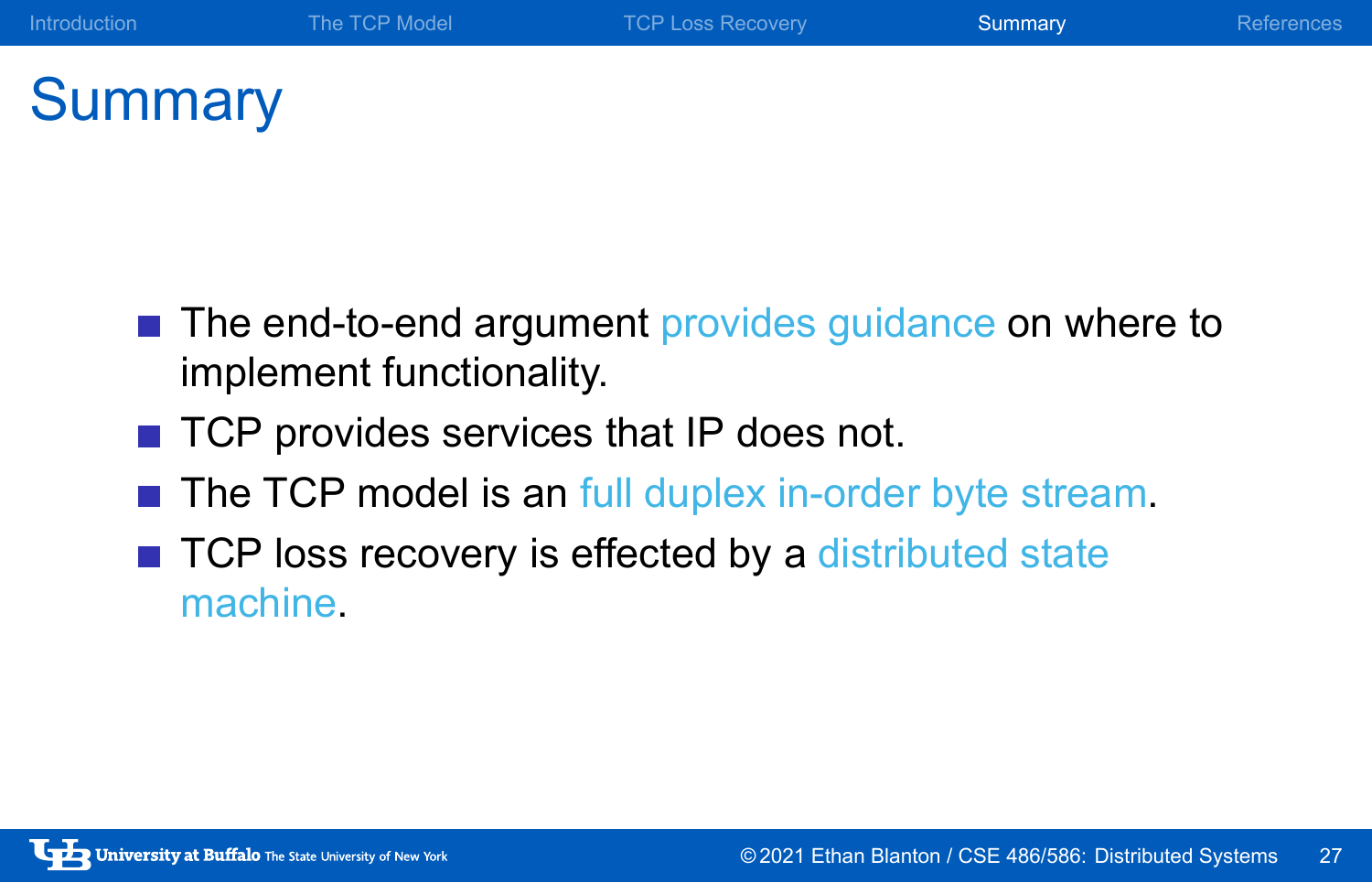Next Time …

Some thoughts on Go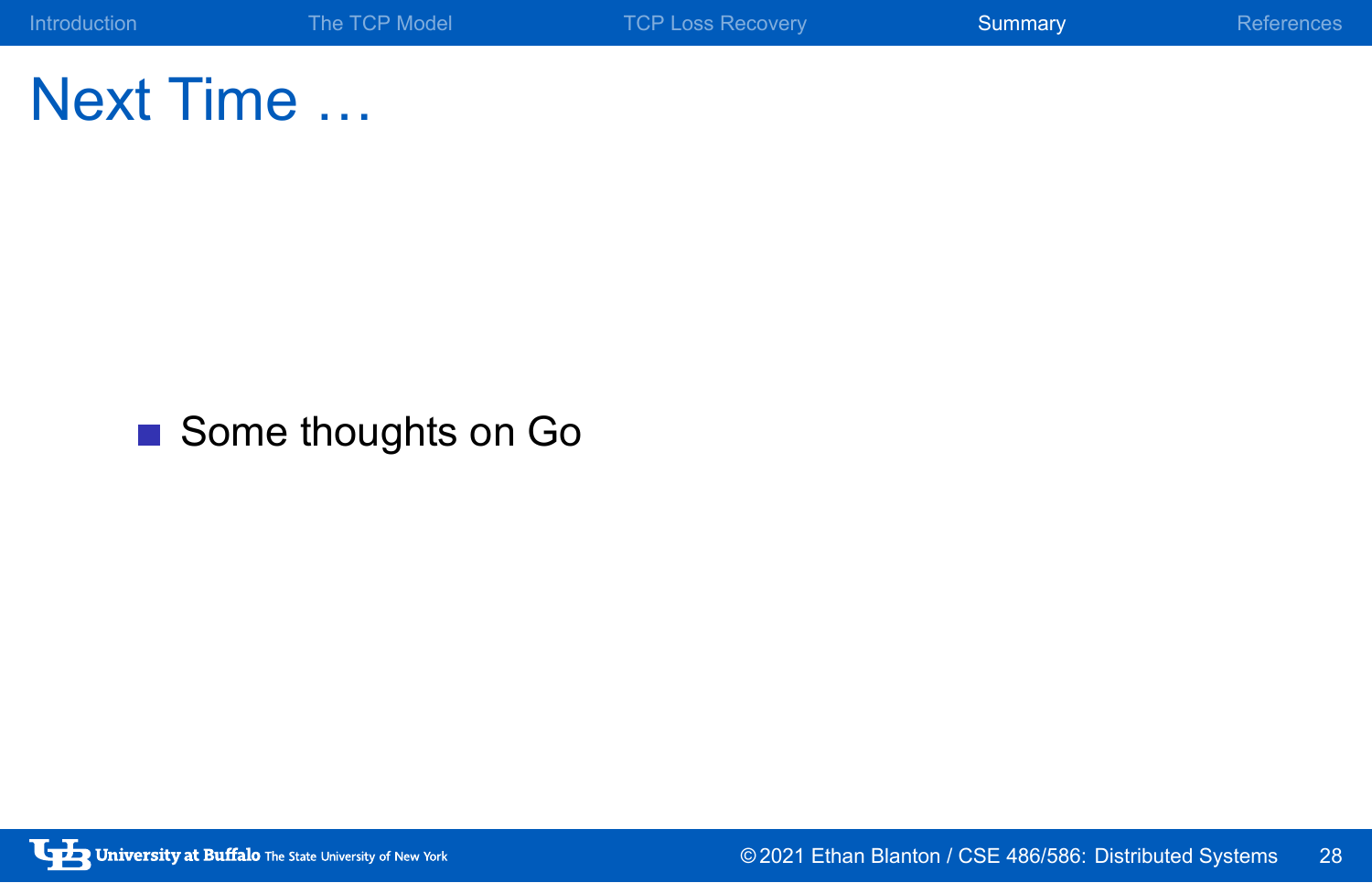#### References I

#### **Required Readings**

[3] Jerome H. Saltzer, David P. Reed, and David D. Clark. "End-to-End Arguments in System Design". In: *ACM Transactions on Computer Systems* 2.4 (Nov. 1984), pp. 277–288. URL: https: //groups.csail.mit.edu/ana/Publications/PubPDFs/Endto-End%20Arguments%20in%20System%20Design.pdf.

Introduction The TCP Model TCP Loss Recovery Summary References

#### **Optional Readings**

[1] Ethan Blanton et al. *A Conservative Loss Recovery Algorithm based on Selective Acknowledgment (SACK) for TCP*. Aug. 2012. URL: https://tools.ietf.org/rfc/rfc6675.txt.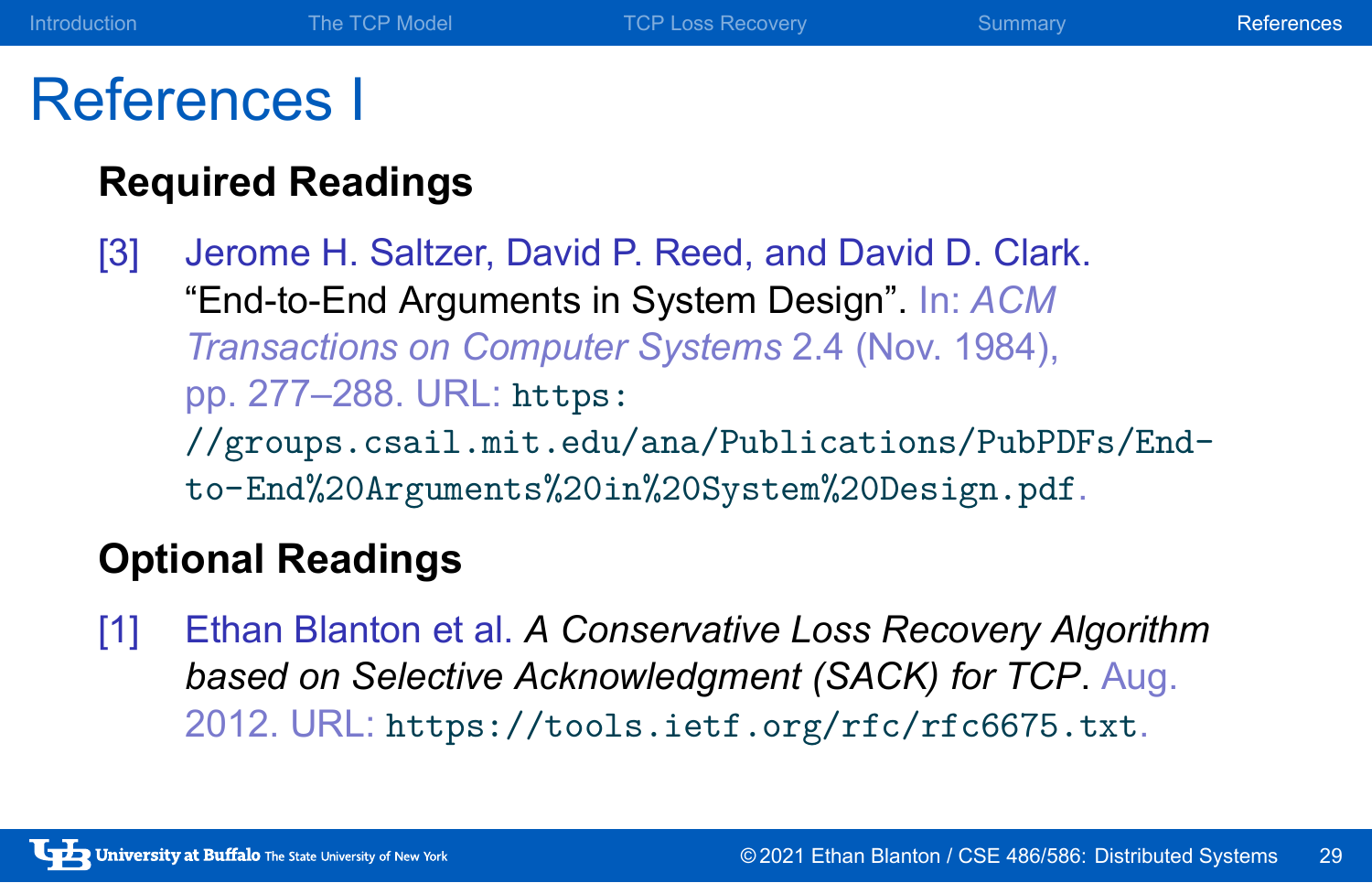## References II

[2] Information Sciences Institute. *Transmission Control Protocol*. Ed. by Jon Postel. Sept. 1981. URL: https://tools.ietf.org/rfc/rfc793.txt.